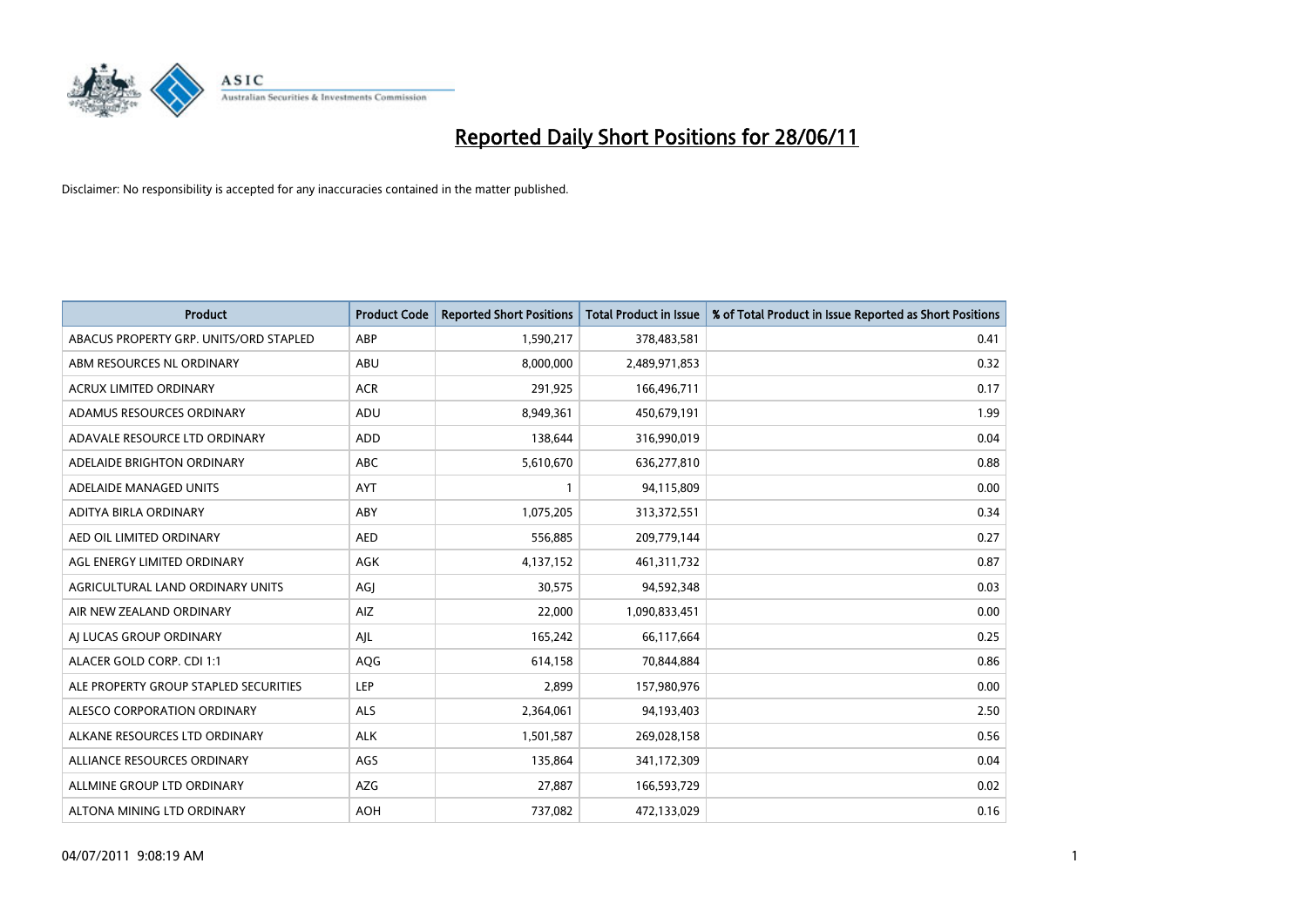

| <b>Product</b>                          | <b>Product Code</b> | <b>Reported Short Positions</b> | <b>Total Product in Issue</b> | % of Total Product in Issue Reported as Short Positions |
|-----------------------------------------|---------------------|---------------------------------|-------------------------------|---------------------------------------------------------|
| ALUMINA LIMITED ORDINARY                | <b>AWC</b>          | 22,705,775                      | 2,440,196,187                 | 0.90                                                    |
| AMADEUS ENERGY ORDINARY                 | AMU                 | 800.811                         | 298,628,856                   | 0.27                                                    |
| AMALGAMATED HOLDINGS ORDINARY           | <b>AHD</b>          | 21,345                          | 157,471,848                   | 0.01                                                    |
| AMCOR LIMITED ORDINARY                  | AMC                 | 10,062,359                      | 1,227,441,619                 | 0.80                                                    |
| AMP LIMITED ORDINARY                    | AMP                 | 7,763,903                       | 2,811,693,913                 | 0.25                                                    |
| AMPELLA MINING ORDINARY                 | AMX                 | 771,374                         | 204,885,108                   | 0.38                                                    |
| ANGLOGOLD ASHANTI CDI 5:1               | AGG                 | 55.000                          | 89,207,765                    | 0.06                                                    |
| ANSELL LIMITED ORDINARY                 | <b>ANN</b>          | 3,926,486                       | 133,011,550                   | 2.96                                                    |
| ANTARES ENERGY LTD ORDINARY             | <b>AZZ</b>          | 371,667                         | 273,000,000                   | 0.14                                                    |
| ANZ BANKING GRP LTD ORDINARY            | ANZ                 | 14,114,620                      | 2,597,234,880                 | 0.52                                                    |
| APA GROUP STAPLED SECURITIES            | APA                 | 8,593,286                       | 556,193,951                   | 1.53                                                    |
| APEX MINERALS NL ORDINARY               | <b>AXM</b>          | 986,249                         | 5,550,243,713                 | 0.02                                                    |
| APN EUROPEAN RETAIL UNITS STAPLED SEC.  | <b>AEZ</b>          | 11,832                          | 544,910,660                   | 0.00                                                    |
| APN NEWS & MEDIA ORDINARY               | <b>APN</b>          | 23,706,711                      | 618,568,292                   | 3.83                                                    |
| AQUARIUS PLATINUM. ORDINARY             | <b>AOP</b>          | 3,258,806                       | 470,167,206                   | 0.67                                                    |
| AQUILA RESOURCES ORDINARY               | <b>AQA</b>          | 4,879,703                       | 374,368,499                   | 1.32                                                    |
| ARAFURA RESOURCE LTD ORDINARY           | <b>ARU</b>          | 5,678,303                       | 367,980,342                   | 1.54                                                    |
| ARB CORPORATION ORDINARY                | <b>ARP</b>          | 23,651                          | 72,481,302                    | 0.03                                                    |
| ARDENT LEISURE GROUP STAPLED SECURITIES | AAD                 | 627,246                         | 318,147,978                   | 0.19                                                    |
| ARISTOCRAT LEISURE ORDINARY             | ALL                 | 26,225,028                      | 536,480,307                   | 4.87                                                    |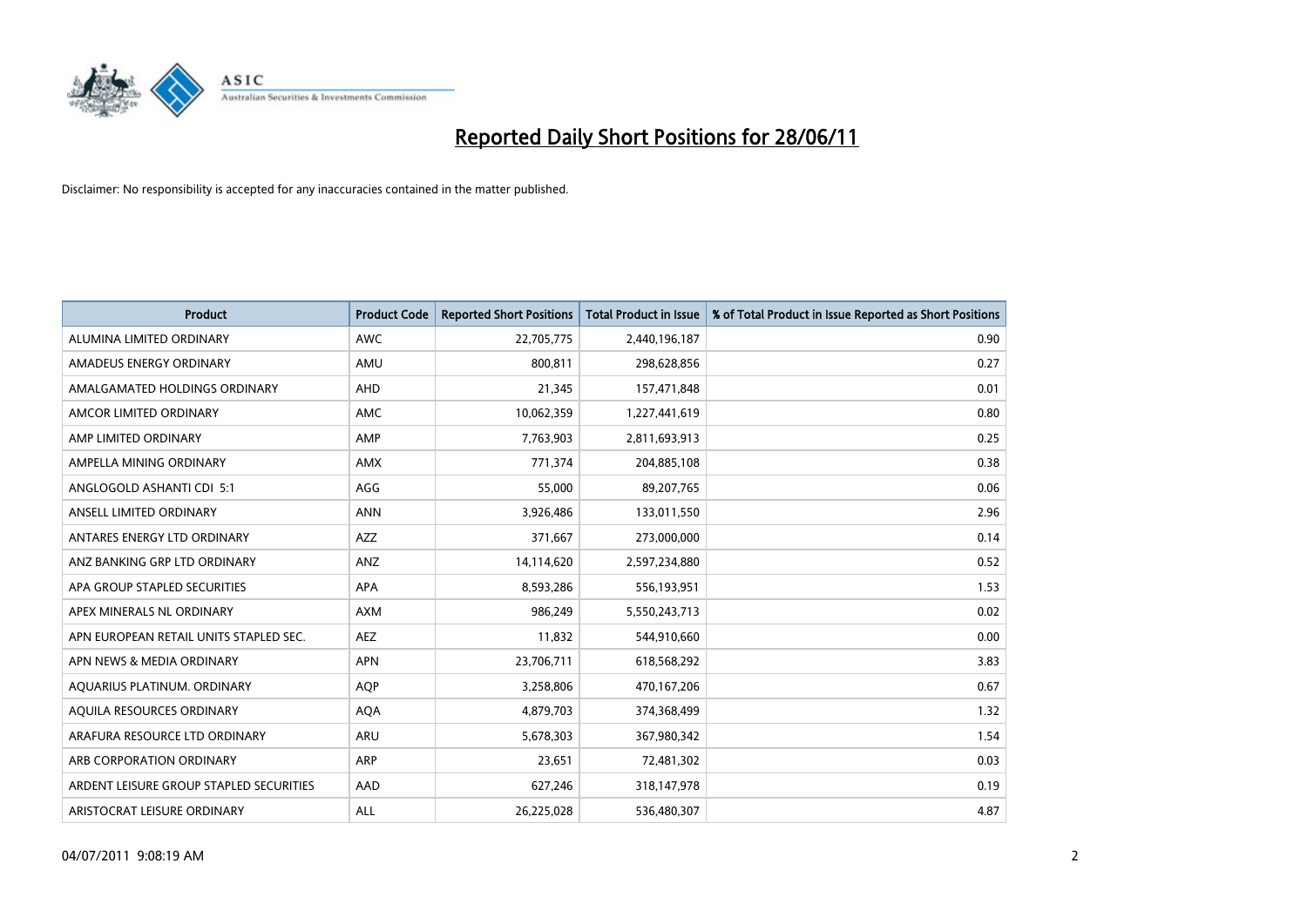

| <b>Product</b>                          | <b>Product Code</b> | <b>Reported Short Positions</b> | <b>Total Product in Issue</b> | % of Total Product in Issue Reported as Short Positions |
|-----------------------------------------|---------------------|---------------------------------|-------------------------------|---------------------------------------------------------|
| ASCIANO LIMITED ORDINARY                | <b>AIO</b>          | 18,993,287                      | 2,926,103,883                 | 0.64                                                    |
| ASG GROUP LIMITED ORDINARY              | ASZ                 | 107,308                         | 169,117,796                   | 0.06                                                    |
| ASPEN GROUP ORD/UNITS STAPLED           | <b>APZ</b>          | 1,263,515                       | 579,826,041                   | 0.21                                                    |
| ASPIRE MINING LTD ORDINARY              | <b>AKM</b>          | 387,051                         | 539,971,483                   | 0.06                                                    |
| <b>ASTON RES LTD ORDINARY</b>           | <b>AZT</b>          | 328,465                         | 204,527,604                   | 0.14                                                    |
| ASTRO JAP PROP GROUP STAPLED SECURITIES | AJA                 | 31,823                          | 58,445,002                    | 0.06                                                    |
| ASX LIMITED ORDINARY                    | ASX                 | 1,789,078                       | 175,136,729                   | 1.00                                                    |
| ATLANTIC LIMITED ORDINARY               | ATI                 | 33,524                          | 113,601,916                   | 0.03                                                    |
| ATLAS IRON LIMITED ORDINARY             | <b>AGO</b>          | 6,320,968                       | 825,891,142                   | 0.73                                                    |
| AUCKLAND INTERNATION ORDINARY           | AIA                 | 101,680                         | 1,322,564,489                 | 0.01                                                    |
| AURORA OIL & GAS ORDINARY               | AUT                 | 7,182,569                       | 409,865,343                   | 1.74                                                    |
| AUSDRILL LIMITED ORDINARY               | <b>ASL</b>          | 636,108                         | 301,452,517                   | 0.19                                                    |
| AUSENCO LIMITED ORDINARY                | AAX                 | 2,491,921                       | 122,987,022                   | 2.03                                                    |
| <b>AUSTAL LIMITED ORDINARY</b>          | ASB                 | 267,092                         | 188,069,638                   | 0.14                                                    |
| AUSTAR UNITED ORDINARY                  | <b>AUN</b>          | 2,021,317                       | 1,271,505,737                 | 0.16                                                    |
| AUSTBROKERS HOLDINGS ORDINARY           | <b>AUB</b>          | 1,892                           | 54,658,736                    | 0.00                                                    |
| AUSTIN ENGINEERING ORDINARY             | ANG                 | 143,186                         | 71,864,403                    | 0.19                                                    |
| <b>AUSTRALAND ASSETS ASSETS</b>         | <b>AAZPB</b>        | 1.168                           | 2,750,000                     | 0.04                                                    |
| AUSTRALAND PROPERTY STAPLED SECURITY    | <b>ALZ</b>          | 909,825                         | 576,846,597                   | 0.15                                                    |
| AUSTRALIAN AGRICULT. ORDINARY           | AAC                 | 1,521,835                       | 311,968,824                   | 0.47                                                    |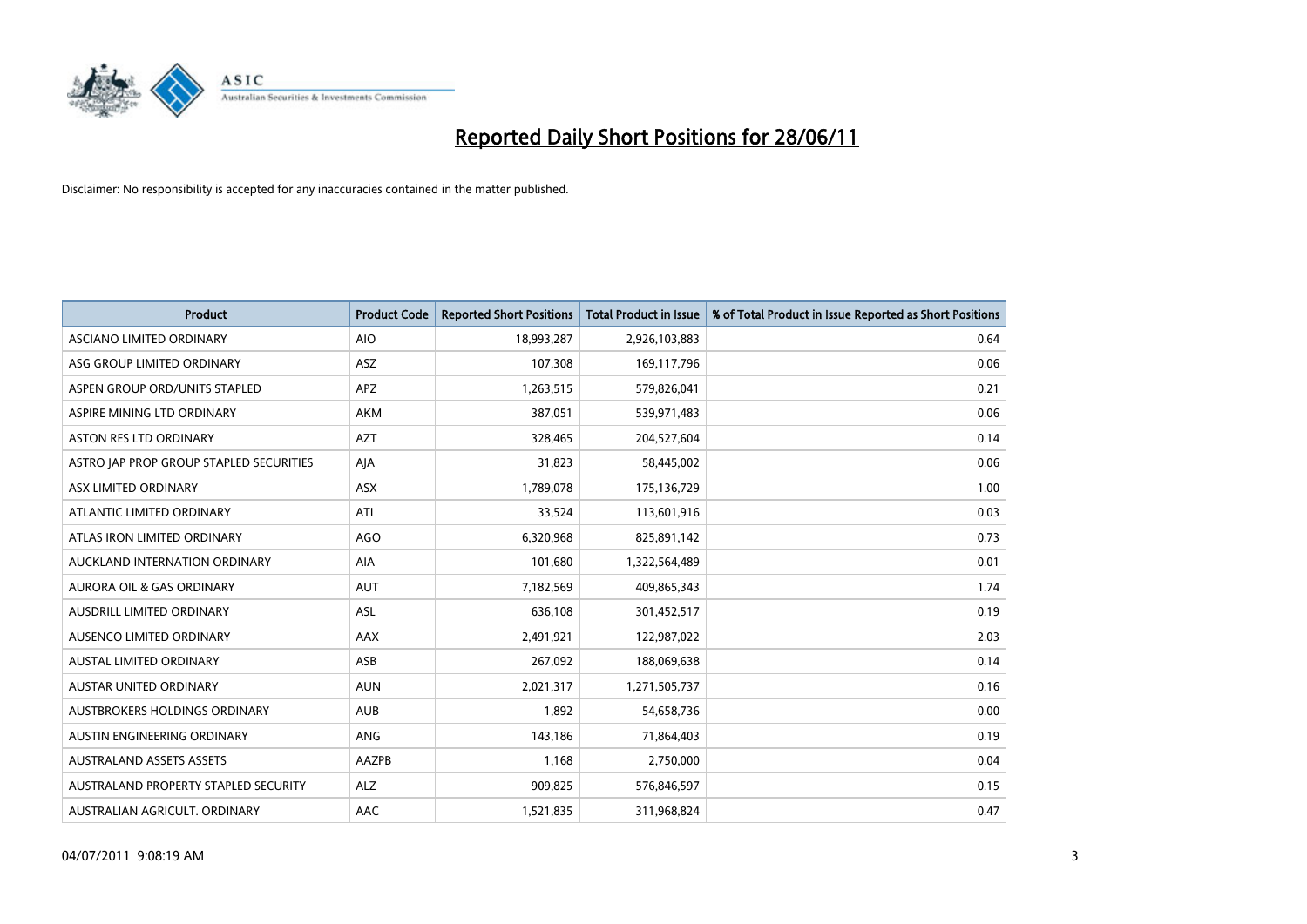

| <b>Product</b>                       | <b>Product Code</b> | <b>Reported Short Positions</b> | <b>Total Product in Issue</b> | % of Total Product in Issue Reported as Short Positions |
|--------------------------------------|---------------------|---------------------------------|-------------------------------|---------------------------------------------------------|
| <b>AUSTRALIAN EDUCATION UNITS</b>    | <b>AEU</b>          | 625,000                         | 175,465,397                   | 0.36                                                    |
| AUSTRALIAN INFRASTR. UNITS/ORDINARY  | <b>AIX</b>          | 1,973,938                       | 620,733,944                   | 0.30                                                    |
| AUSTRALIAN MINES LTD ORDINARY        | <b>AUZ</b>          | 1,400,000                       | 576,910,315                   | 0.24                                                    |
| AUSTRALIAN PHARM. ORDINARY           | API                 | 881,987                         | 488,115,883                   | 0.17                                                    |
| AUTOMOTIVE HOLDINGS ORDINARY         | AHE                 | 118,760                         | 260,345,713                   | 0.04                                                    |
| AVEXA LIMITED ORDINARY               | <b>AVX</b>          | 243,657                         | 847,688,779                   | 0.03                                                    |
| AWE LIMITED ORDINARY                 | <b>AWE</b>          | 3,628,815                       | 521,871,941                   | 0.71                                                    |
| AZUMAH RESOURCES ORDINARY            | <b>AZM</b>          | 322,512                         | 281,650,355                   | 0.12                                                    |
| <b>BANDANNA ENERGY ORDINARY</b>      | <b>BND</b>          | 1,509,147                       | 427,175,482                   | 0.35                                                    |
| BANK OF QUEENSLAND. ORDINARY         | <b>BOQ</b>          | 4,105,668                       | 225,369,547                   | 1.81                                                    |
| <b>BANNERMAN RESOURCES ORDINARY</b>  | <b>BMN</b>          | 410,869                         | 234,435,934                   | 0.17                                                    |
| <b>BASE RES LIMITED ORDINARY</b>     | <b>BSE</b>          | 321,549                         | 165,341,114                   | 0.20                                                    |
| BATHURST RESOURCES ORDINARY          | <b>BTU</b>          | 7,598,991                       | 666,141,330                   | 1.13                                                    |
| <b>BAUXITE RESOURCE LTD ORDINARY</b> | <b>BAU</b>          | 111,797                         | 235,379,896                   | 0.05                                                    |
| <b>BC IRON LIMITED ORDINARY</b>      | <b>BCI</b>          | 209,451                         | 94,381,000                    | 0.22                                                    |
| BEACH ENERGY LIMITED ORDINARY        | <b>BPT</b>          | 4,444,098                       | 1,102,788,311                 | 0.39                                                    |
| BEADELL RESOURCE LTD ORDINARY        | <b>BDR</b>          | 5,829,304                       | 622,372,828                   | 0.93                                                    |
| BENDIGO AND ADELAIDE ORDINARY        | <b>BEN</b>          | 6,729,747                       | 360,282,697                   | 1.84                                                    |
| BERKELEY RESOURCES ORDINARY          | <b>BKY</b>          | 825,692                         | 174,298,273                   | 0.46                                                    |
| BETASHARES ASX RES ETF UNITS         | <b>ORE</b>          | 158,220                         | 4,519,432                     | 3.50                                                    |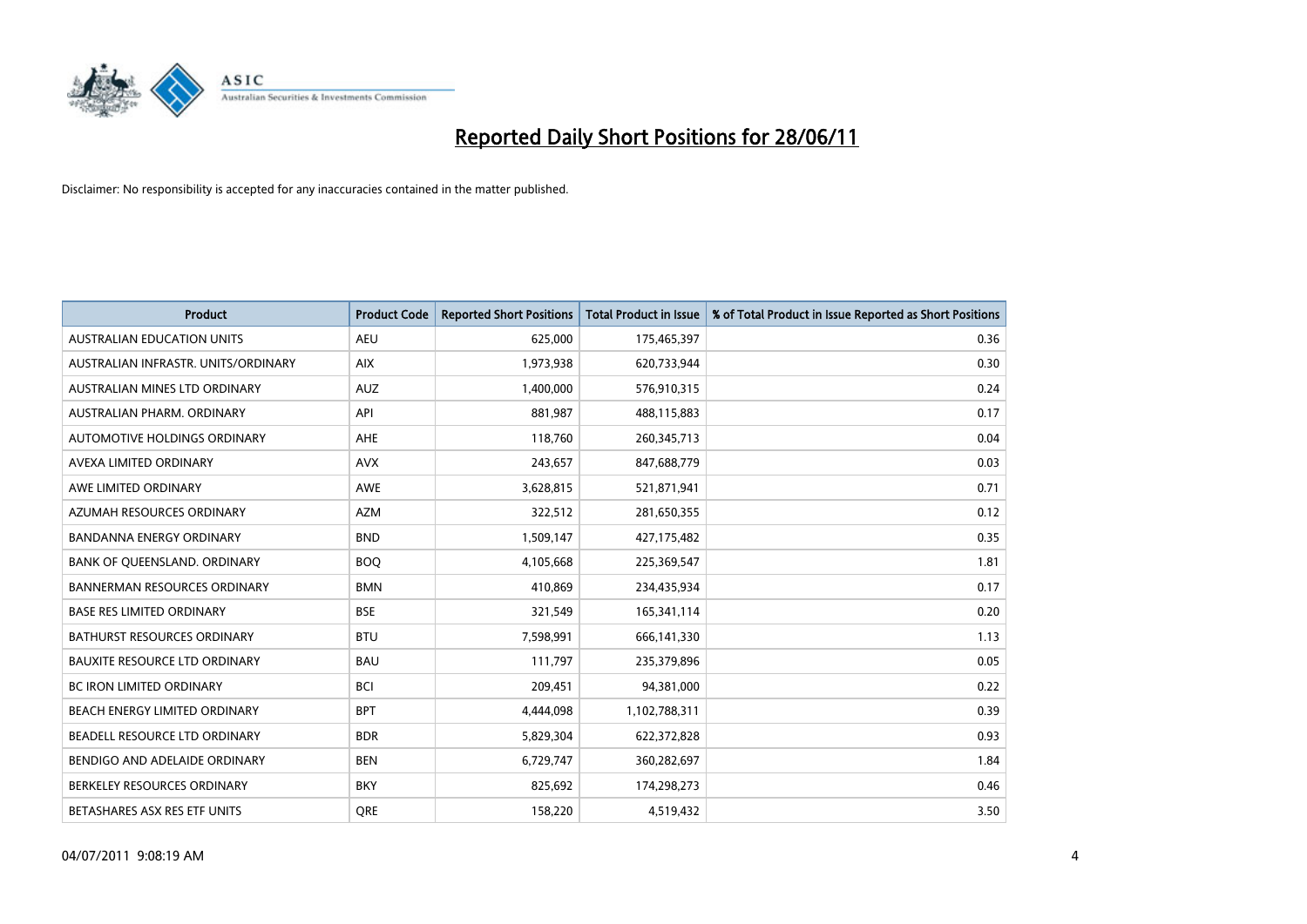

| <b>Product</b>                       | <b>Product Code</b> | <b>Reported Short Positions</b> | <b>Total Product in Issue</b> | % of Total Product in Issue Reported as Short Positions |
|--------------------------------------|---------------------|---------------------------------|-------------------------------|---------------------------------------------------------|
| <b>BHP BILLITON LIMITED ORDINARY</b> | <b>BHP</b>          | 43,592,714                      | 3,209,181,688                 | 1.32                                                    |
| <b>BILLABONG ORDINARY</b>            | <b>BBG</b>          | 15,914,581                      | 254,037,587                   | 6.27                                                    |
| <b>BIOTA HOLDINGS ORDINARY</b>       | <b>BTA</b>          | 2,323,221                       | 181,417,556                   | 1.28                                                    |
| <b>BISALLOY STEEL ORDINARY</b>       | <b>BIS</b>          | 84,480                          | 216,455,965                   | 0.04                                                    |
| BKI INVESTMENT LTD ORDINARY          | BKI                 | 508                             | 422,863,407                   | 0.00                                                    |
| <b>BLACKMORES LIMITED ORDINARY</b>   | <b>BKL</b>          | 9,800                           | 16,744,292                    | 0.06                                                    |
| <b>BLACKTHORN RESOURCES ORDINARY</b> | <b>BTR</b>          | 35,848                          | 122,918,000                   | 0.03                                                    |
| BLUESCOPE STEEL LTD ORDINARY         | <b>BSL</b>          | 45,428,863                      | 1,842,207,385                 | 2.44                                                    |
| <b>BOART LONGYEAR ORDINARY</b>       | <b>BLY</b>          | 6,276,338                       | 461,163,412                   | 1.36                                                    |
| <b>BOOM LOGISTICS ORDINARY</b>       | <b>BOL</b>          | 521,746                         | 461,500,712                   | 0.11                                                    |
| BORAL LIMITED. ORDINARY              | <b>BLD</b>          | 35,604,795                      | 729,925,990                   | 4.88                                                    |
| BOTSWANA METALS LTD ORDINARY         | <b>BML</b>          | 7,000                           | 143,717,013                   | 0.00                                                    |
| <b>BOW ENERGY LIMITED ORDINARY</b>   | <b>BOW</b>          | 8,762,937                       | 349,517,229                   | 2.50                                                    |
| <b>BRADKEN LIMITED ORDINARY</b>      | <b>BKN</b>          | 1,886,416                       | 161,532,428                   | 1.18                                                    |
| <b>BRAMBLES LIMITED ORDINARY</b>     | <b>BXB</b>          | 20,377,084                      | 1,479,367,454                 | 1.34                                                    |
| BREVILLE GROUP LTD ORDINARY          | <b>BRG</b>          | 2,739                           | 129,995,322                   | 0.00                                                    |
| BRICKWORKS LIMITED ORDINARY          | <b>BKW</b>          | 22,045                          | 147,567,333                   | 0.01                                                    |
| <b>BROCKMAN RESOURCES ORDINARY</b>   | <b>BRM</b>          | 83,832                          | 144,803,151                   | 0.05                                                    |
| BT INVESTMENT MNGMNT ORDINARY        | <b>BTT</b>          | 555,804                         | 160,000,000                   | 0.35                                                    |
| <b>BURU ENERGY ORDINARY</b>          | <b>BRU</b>          | 5,533,251                       | 182,840,549                   | 3.03                                                    |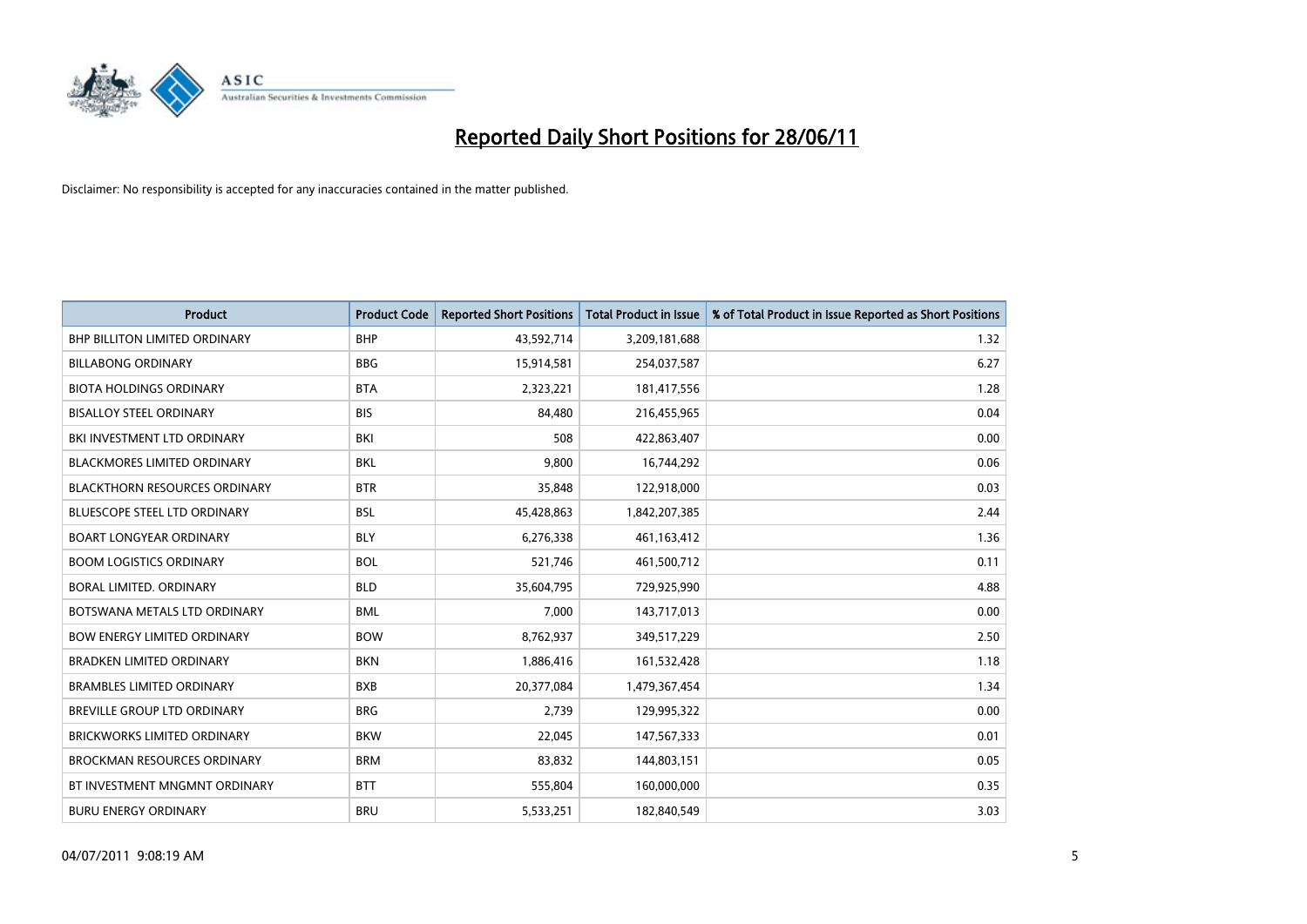

| <b>Product</b>                                | <b>Product Code</b> | <b>Reported Short Positions</b> | <b>Total Product in Issue</b> | % of Total Product in Issue Reported as Short Positions |
|-----------------------------------------------|---------------------|---------------------------------|-------------------------------|---------------------------------------------------------|
| <b>BWP TRUST ORDINARY UNITS</b>               | <b>BWP</b>          | 1,757,211                       | 520,012,793                   | 0.33                                                    |
| <b>CABCHARGE AUSTRALIA ORDINARY</b>           | CAB                 | 889,238                         | 120,437,014                   | 0.72                                                    |
| CALTEX AUSTRALIA ORDINARY                     | <b>CTX</b>          | 7,357,710                       | 270,000,000                   | 2.70                                                    |
| CAMPBELL BROTHERS ORDINARY                    | <b>CPB</b>          | 104,380                         | 67,503,411                    | 0.14                                                    |
| CAPE LAMBERT RES LTD ORDINARY                 | <b>CFE</b>          | 1,531,072                       | 626,299,603                   | 0.23                                                    |
| <b>CARBON ENERGY ORDINARY</b>                 | <b>CNX</b>          | 1,658,309                       | 698,517,858                   | 0.22                                                    |
| <b>CARDNO LIMITED ORDINARY</b>                | CDD                 | 14.775                          | 107,405,725                   | 0.01                                                    |
| CARNARVON PETROLEUM ORDINARY                  | <b>CVN</b>          | 4,721,844                       | 687,820,634                   | 0.69                                                    |
| CARNEGIE WAVE ENERGY ORDINARY                 | <b>CWE</b>          | 83,000                          | 899,087,627                   | 0.01                                                    |
| <b>CARPATHIAN RESOURCES ORDINARY</b>          | <b>CPN</b>          | 75,000                          | 265,533,501                   | 0.03                                                    |
| CARPENTARIA EXP. LTD ORDINARY                 | CAP                 | 9,777                           | 98,741,301                    | 0.01                                                    |
| CARSALES.COM LTD ORDINARY                     | <b>CRZ</b>          | 10,187,828                      | 234,348,300                   | 4.37                                                    |
| CASH CONVERTERS ORD/DIV ACCESS                | CCV                 | 68.191                          | 379,761,025                   | 0.01                                                    |
| <b>CASPIAN OIL &amp; GAS ORDINARY</b>         | <b>CIG</b>          | 50.000                          | 1,331,500,513                 | 0.00                                                    |
| CATALPA RESOURCES ORDINARY                    | CAH                 | 643,227                         | 178,031,701                   | 0.35                                                    |
| CEC GROUP LIMITED ORDINARY                    | <b>CEG</b>          | 1,750                           | 79,662,662                    | 0.00                                                    |
| <b>CELLNET GROUP ORDINARY</b>                 | <b>CLT</b>          | 1,342                           | 61,286,754                    | 0.00                                                    |
| CENTRAL PETROLEUM ORDINARY                    | <b>CTP</b>          | 11,455                          | 982,298,842                   | 0.00                                                    |
| <b>CENTRO PROPERTIES UNITS/ORD STAPLED</b>    | <b>CNP</b>          | 6,692                           | 972,414,514                   | 0.00                                                    |
| <b>CENTRO RETAIL GROUP STAPLED SECURITIES</b> | <b>CER</b>          | 1,483,444                       | 2,286,399,424                 | 0.06                                                    |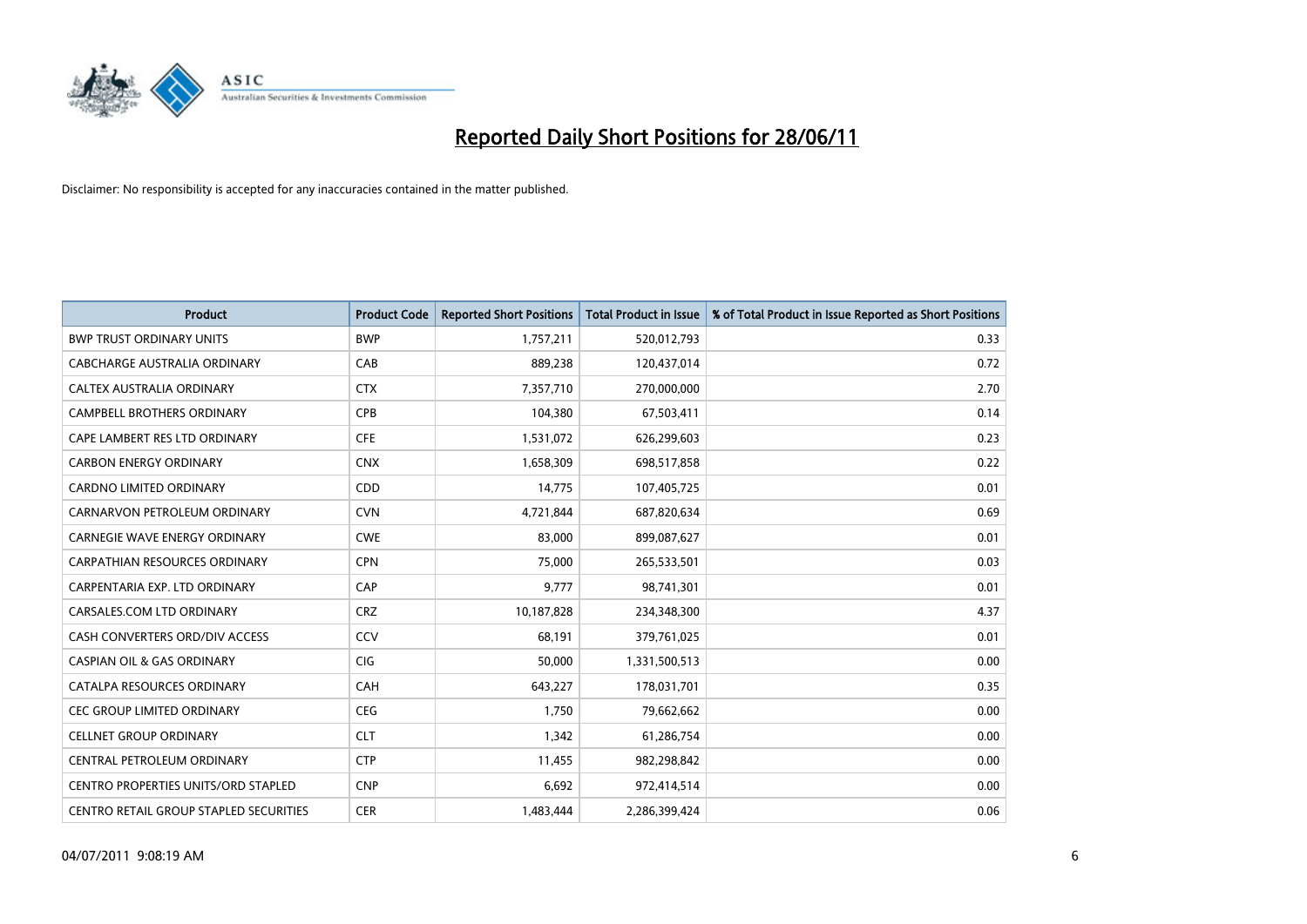

| <b>Product</b>                           | <b>Product Code</b> | <b>Reported Short Positions</b> | <b>Total Product in Issue</b> | % of Total Product in Issue Reported as Short Positions |
|------------------------------------------|---------------------|---------------------------------|-------------------------------|---------------------------------------------------------|
| <b>CERAMIC FUEL CELLS ORDINARY</b>       | <b>CFU</b>          | 1,288,514                       | 1,201,353,566                 | 0.10                                                    |
| CERRO RESOURCES NL ORDINARY              | $C$ ]O              | 66,411                          | 748,268,606                   | 0.01                                                    |
| CFS RETAIL PROPERTY UNITS                | <b>CFX</b>          | 59,852,521                      | 2,839,591,911                 | 2.09                                                    |
| <b>CGA MINING LIMITED ORDINARY</b>       | CGX                 | 168,400                         | 333,265,726                   | 0.05                                                    |
| CHALLENGER DIV.PRO. STAPLED UNITS        | <b>CDI</b>          | 98,890                          | 908,316,513                   | 0.01                                                    |
| <b>CHALLENGER INFRAST, STAPLED UNITS</b> | <b>CIF</b>          | 8,204                           | 316,223,785                   | 0.00                                                    |
| <b>CHALLENGER LIMITED ORDINARY</b>       | <b>CGF</b>          | 7,839,361                       | 498,608,162                   | 1.56                                                    |
| CHANDLER MACLEOD LTD ORDINARY            | <b>CMG</b>          | 11,970                          | 463,971,344                   | 0.00                                                    |
| CHARTER HALL GROUP STAPLED US PROHIBIT.  | <b>CHC</b>          | 1,296,900                       | 306,341,814                   | 0.42                                                    |
| <b>CHARTER HALL OFFICE UNIT</b>          | CQO                 | 2,644,663                       | 493,319,730                   | 0.53                                                    |
| <b>CHARTER HALL RETAIL UNITS</b>         | <b>CQR</b>          | 621,666                         | 305,200,723                   | 0.20                                                    |
| CHEMGENEX PHARMACEUT ORDINARY            | <b>CXS</b>          | 2,225                           | 313,558,870                   | 0.00                                                    |
| CITIGOLD CORP LTD ORDINARY               | <b>CTO</b>          | 2,059,217                       | 1,105,078,301                 | 0.18                                                    |
| <b>CLARIUS GRP LTD ORDINARY</b>          | <b>CND</b>          | 192,612                         | 88,161,315                    | 0.22                                                    |
| CLINUVEL PHARMACEUT, ORDINARY            | CUV                 | 4,127                           | 30,381,706                    | 0.01                                                    |
| <b>CLOUGH LIMITED ORDINARY</b>           | <b>CLO</b>          | 362,211                         | 769,801,269                   | 0.05                                                    |
| <b>COAL &amp; ALLIED ORDINARY</b>        | <b>CNA</b>          | 24,051                          | 86,584,735                    | 0.02                                                    |
| COAL OF AFRICA LTD ORDINARY              | <b>CZA</b>          | 838,512                         | 531,139,661                   | 0.16                                                    |
| <b>COALSPUR MINES LTD ORDINARY</b>       | <b>CPL</b>          | 2,070,226                       | 567,117,594                   | 0.35                                                    |
| <b>COALWORKS LIMITED ORDINARY</b>        | <b>CWK</b>          | 40,343                          | 149,088,955                   | 0.03                                                    |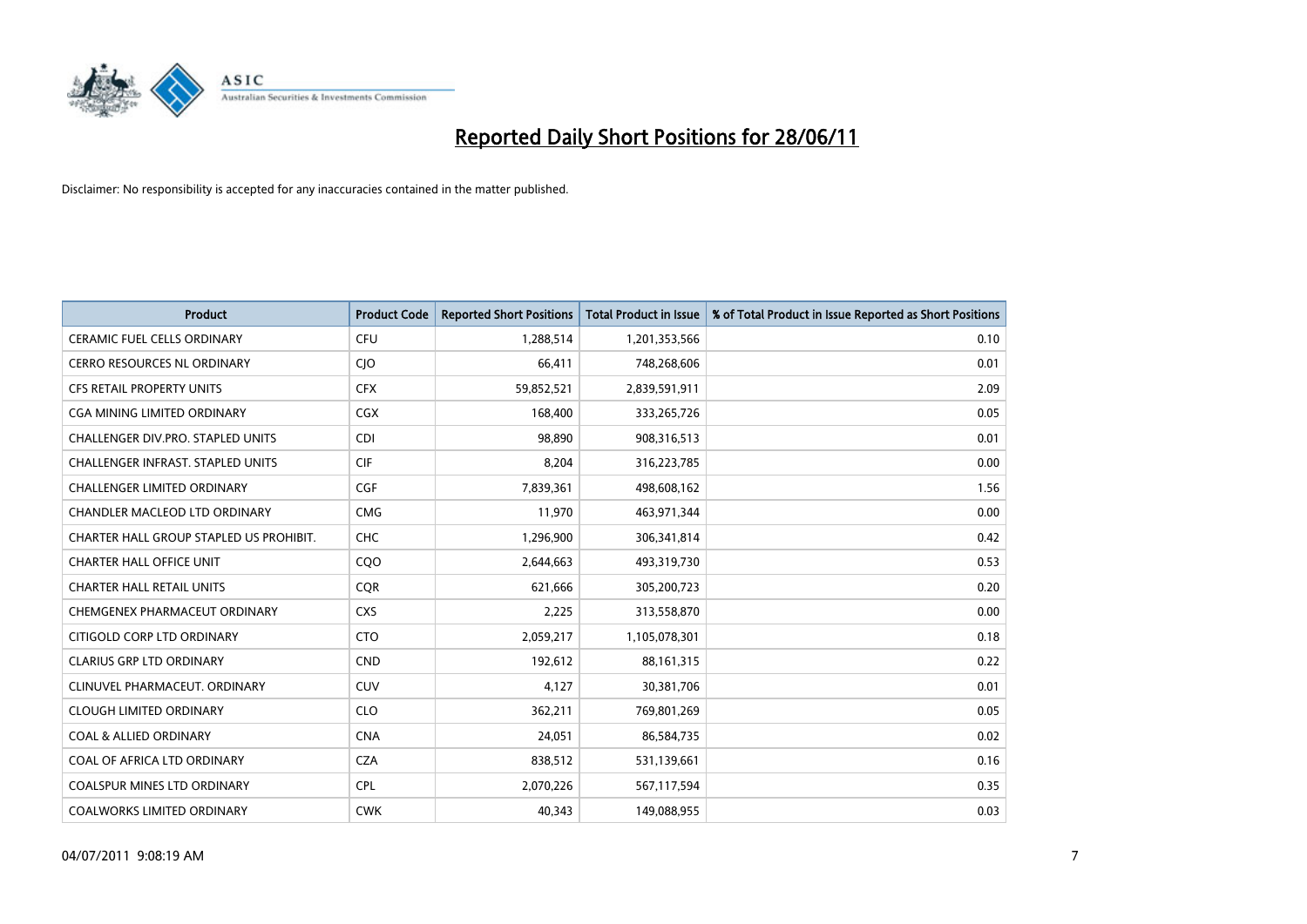

| <b>Product</b>                       | <b>Product Code</b> | <b>Reported Short Positions</b> | <b>Total Product in Issue</b> | % of Total Product in Issue Reported as Short Positions |
|--------------------------------------|---------------------|---------------------------------|-------------------------------|---------------------------------------------------------|
| COCA-COLA AMATIL ORDINARY            | <b>CCL</b>          | 4,453,701                       | 757,981,346                   | 0.58                                                    |
| COCHLEAR LIMITED ORDINARY            | <b>COH</b>          | 1,451,104                       | 56,745,023                    | 2.52                                                    |
| <b>COCKATOO COAL ORDINARY</b>        | COK                 | 11,046,619                      | 1,016,096,908                 | 1.10                                                    |
| <b>COFFEY INTERNATIONAL ORDINARY</b> | <b>COF</b>          | 31,542                          | 134,066,081                   | 0.02                                                    |
| <b>COKAL LTD ORDINARY</b>            | <b>CKA</b>          | 392,815                         | 128,525,735                   | 0.31                                                    |
| COMMONWEALTH BANK, ORDINARY          | <b>CBA</b>          | 19,394,269                      | 1,558,637,244                 | 1.19                                                    |
| COMMONWEALTH PROP ORDINARY UNITS     | <b>CPA</b>          | 56,159,016                      | 2,449,599,711                 | 2.31                                                    |
| <b>COMPASS RESOURCES ORDINARY</b>    | <b>CMR</b>          | 160,952                         | 147,402,920                   | 0.11                                                    |
| <b>COMPUTERSHARE LTD ORDINARY</b>    | <b>CPU</b>          | 7,672,850                       | 555,664,059                   | 1.35                                                    |
| <b>CONNECTEAST GROUP STAPLED</b>     | <b>CEU</b>          | 21,744,846                      | 3,940,145,951                 | 0.53                                                    |
| CONQUEST MINING ORDINARY             | <b>CQT</b>          | 897,313                         | 583,241,478                   | 0.14                                                    |
| CONSOLIDATED MEDIA, ORDINARY         | <b>CMI</b>          | 3,396,727                       | 561,834,996                   | 0.60                                                    |
| CONTANGO MICROCAP ORDINARY           | <b>CTN</b>          | 7,500                           | 146,423,793                   | 0.01                                                    |
| CONTINENTAL COAL LTD ORDINARY        | <b>CCC</b>          | 729,225                         | 1,980,616,757                 | 0.04                                                    |
| <b>COOPER ENERGY LTD ORDINARY</b>    | <b>COE</b>          | 303,454                         | 292,576,001                   | 0.10                                                    |
| COPPER STRIKE LTD ORDINARY           | <b>CSE</b>          | 714                             | 129,455,571                   | 0.00                                                    |
| <b>CORDLIFE LIMITED ORDINARY</b>     | CBB                 | 1                               | 150,887,354                   | 0.00                                                    |
| <b>COUNT FINANCIAL ORDINARY</b>      | COU                 | 745,531                         | 262,247,830                   | 0.29                                                    |
| <b>CREDIT CORP GROUP ORDINARY</b>    | <b>CCP</b>          | 12,876                          | 45,210,752                    | 0.03                                                    |
| <b>CRESCENT GOLD ORDINARY</b>        | <b>CRE</b>          | 120,000                         | 1,100,789,687                 | 0.01                                                    |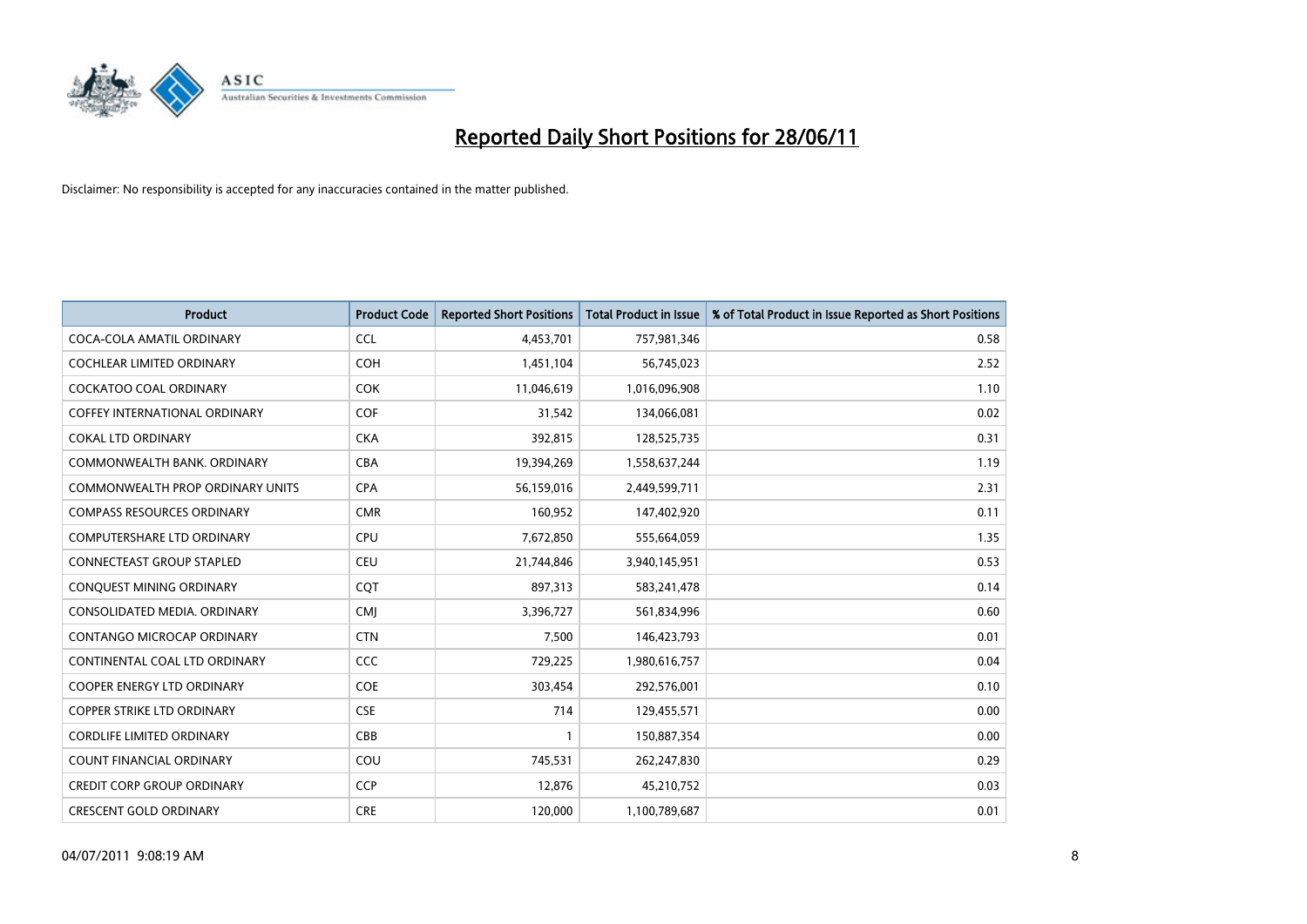

| <b>Product</b>                          | <b>Product Code</b> | <b>Reported Short Positions</b> | <b>Total Product in Issue</b> | % of Total Product in Issue Reported as Short Positions |
|-----------------------------------------|---------------------|---------------------------------|-------------------------------|---------------------------------------------------------|
| <b>CROMWELL PROP STAPLED SECURITIES</b> | <b>CMW</b>          | 499,323                         | 964,737,315                   | 0.06                                                    |
| CROWN LIMITED ORDINARY                  | <b>CWN</b>          | 4,045,440                       | 754,131,800                   | 0.53                                                    |
| <b>CRUSADER RESOURCES ORDINARY</b>      | CAS                 | 3,833                           | 90,416,040                    | 0.00                                                    |
| <b>CSG LIMITED ORDINARY</b>             | <b>CSV</b>          | 1,073,277                       | 282,567,499                   | 0.38                                                    |
| <b>CSL LIMITED ORDINARY</b>             | <b>CSL</b>          | 7,448,264                       | 527,960,909                   | 1.38                                                    |
| <b>CSR LIMITED ORDINARY</b>             | <b>CSR</b>          | 18,542,554                      | 506,000,315                   | 3.65                                                    |
| <b>CUDECO LIMITED ORDINARY</b>          | CDU                 | 929,747                         | 145,512,643                   | 0.64                                                    |
| <b>CUSTOMERS LIMITED ORDINARY</b>       | <b>CUS</b>          | 170,254                         | 134,869,357                   | 0.12                                                    |
| DART ENERGY LTD ORDINARY                | <b>DTE</b>          | 5,909,521                       | 720,674,545                   | 0.82                                                    |
| DAVID JONES LIMITED ORDINARY            | <b>DJS</b>          | 37,212,002                      | 520,751,395                   | 7.12                                                    |
| <b>DECMIL GROUP LIMITED ORDINARY</b>    | <b>DCG</b>          | 90,225                          | 124,204,568                   | 0.07                                                    |
| DEEP YELLOW LIMITED ORDINARY            | <b>DYL</b>          | 76,669                          | 1,127,534,458                 | 0.01                                                    |
| DEVINE LIMITED ORDINARY                 | <b>DVN</b>          | 1,000                           | 634,918,223                   | 0.00                                                    |
| DEXUS PROPERTY GROUP STAPLED UNITS      | <b>DXS</b>          | 48,956,247                      | 4,839,024,176                 | 0.99                                                    |
| DISCOVERY METALS LTD ORDINARY           | <b>DML</b>          | 5,869,545                       | 437,114,481                   | 1.33                                                    |
| DOMINO PIZZA ENTERPR ORDINARY           | <b>DMP</b>          | 250,903                         | 68,407,674                    | 0.37                                                    |
| DOWNER EDI LIMITED ORDINARY             | <b>DOW</b>          | 7,636,533                       | 429,100,296                   | 1.77                                                    |
| DRAGON MINING LTD ORDINARY              | <b>DRA</b>          | 2,187                           | 75,170,613                    | 0.00                                                    |
| DUET GROUP STAPLED US PROHIBIT.         | <b>DUE</b>          | 2,503,668                       | 909,692,991                   | 0.28                                                    |
| <b>DULUXGROUP LIMITED ORDINARY</b>      | <b>DLX</b>          | 6,647,439                       | 367,456,259                   | 1.78                                                    |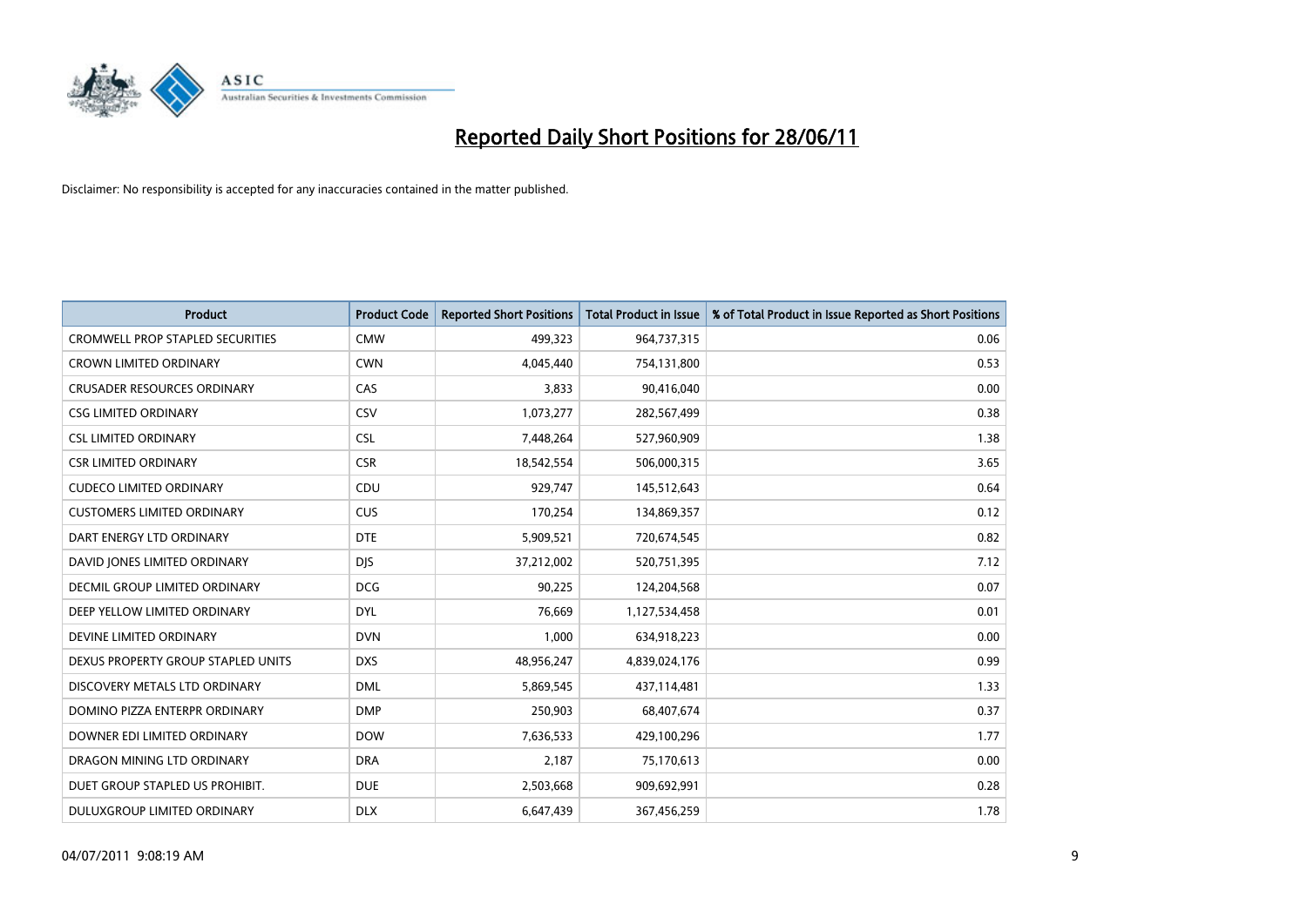

| <b>Product</b>                            | <b>Product Code</b> | <b>Reported Short Positions</b> | <b>Total Product in Issue</b> | % of Total Product in Issue Reported as Short Positions |
|-------------------------------------------|---------------------|---------------------------------|-------------------------------|---------------------------------------------------------|
| DWS ADVANCED ORDINARY                     | <b>DWS</b>          | 173,226                         | 132,362,763                   | 0.13                                                    |
| EASTERN STAR GAS ORDINARY                 | <b>ESG</b>          | 9,650,763                       | 991,567,041                   | 0.96                                                    |
| ECHO ENTERTAINMENT ORDINARY               | <b>EGP</b>          | 1,599,964                       | 688,019,737                   | 0.23                                                    |
| EDT RETAIL TRUST UNITS                    | <b>EDT</b>          | 99,457                          | 4,700,290,868                 | 0.00                                                    |
| <b>ELDERS LIMITED HYBRIDS</b>             | <b>ELDPA</b>        | 25,418                          | 1,500,000                     | 1.69                                                    |
| <b>ELDERS LIMITED ORDINARY</b>            | <b>ELD</b>          | 16,531,483                      | 448,598,480                   | 3.67                                                    |
| ELDORADO GOLD CORP CDI 1:1                | EAU                 | 44,238                          | 12,695,323                    | 0.34                                                    |
| ELEMENTAL MINERALS ORDINARY               | <b>ELM</b>          | 72,000                          | 171,284,443                   | 0.04                                                    |
| ELEMENTOS LIMITED ORDINARY                | <b>ELT</b>          | 8                               | 77,068,979                    | 0.00                                                    |
| ELIXIR PETROLEUM LTD ORDINARY             | <b>EXR</b>          | 324,400                         | 188,988,472                   | 0.17                                                    |
| <b>EMECO HOLDINGS ORDINARY</b>            | <b>EHL</b>          | 2,298,917                       | 631,237,586                   | 0.35                                                    |
| <b>ENERGY RESOURCES ORDINARY 'A'</b>      | ERA                 | 5,742,337                       | 190,737,934                   | 3.00                                                    |
| <b>ENERGY WORLD CORPOR. ORDINARY</b>      | <b>EWC</b>          | 22,120,151                      | 1,561,166,672                 | 1.41                                                    |
| <b>ENTEK ENERGY LTD ORDINARY</b>          | <b>ETE</b>          | 489,903                         | 510,657,387                   | 0.10                                                    |
| <b>ENTELLECT LIMITED ORDINARY</b>         | <b>ESN</b>          | 464,050                         | 87,239,240                    | 0.53                                                    |
| ENVESTRA LIMITED ORDINARY                 | <b>ENV</b>          | 3,739,246                       | 1,468,560,201                 | 0.24                                                    |
| EQUATORIAL RES LTD ORDINARY               | EQX                 | 10,770                          | 101,517,922                   | 0.01                                                    |
| EQUINOX MINERALS LTD CHESS DEPOSITARY INT | EQN                 | 379,953                         | 879,495,876                   | 0.04                                                    |
| <b>EUROZ LIMITED ORDINARY</b>             | EZL                 | 84,000                          | 140,623,341                   | 0.06                                                    |
| EVEREST FINANCIAL ORDINARY                | <b>EFG</b>          | 4,300                           | 25,143,824                    | 0.02                                                    |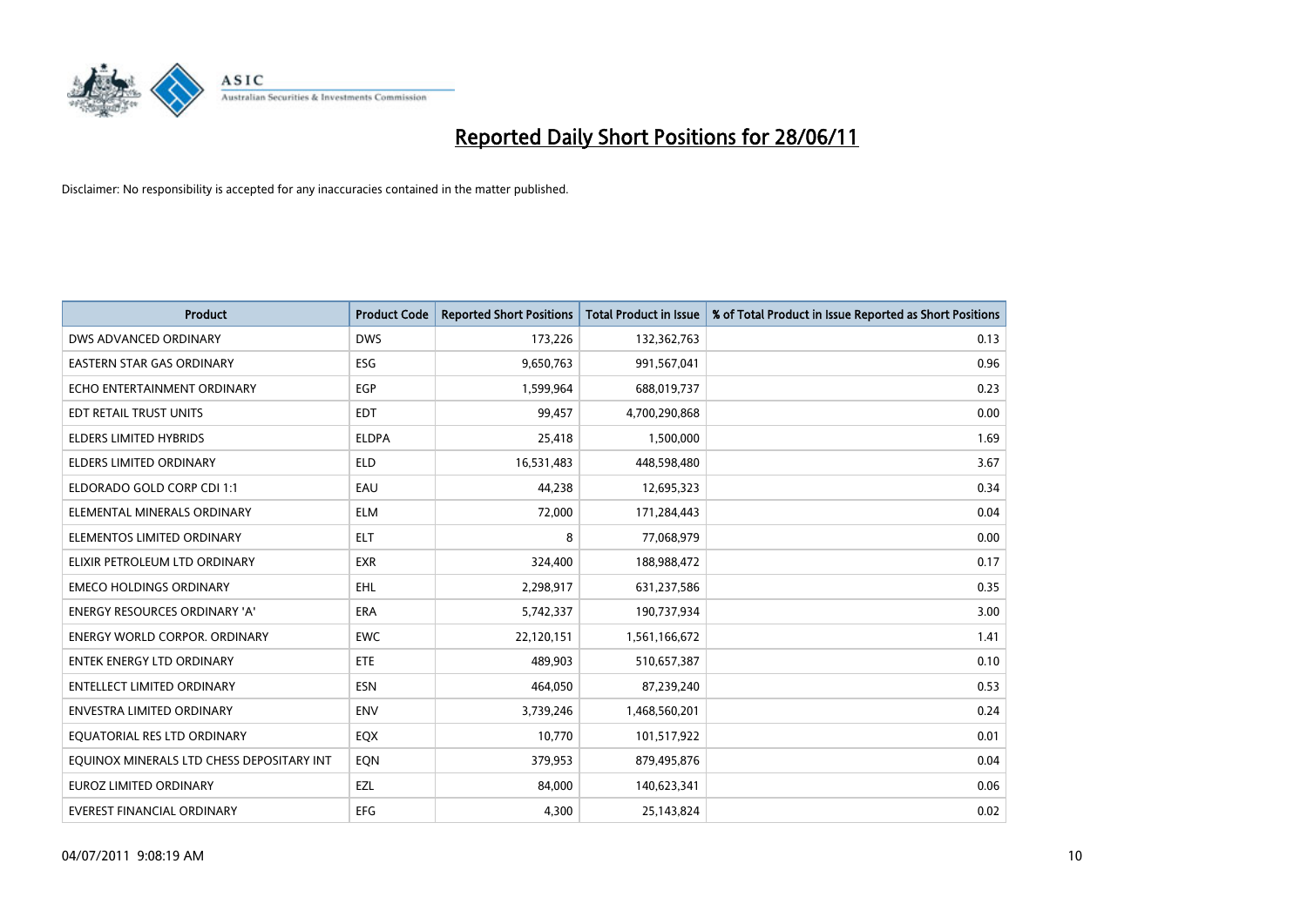

| <b>Product</b>                        | <b>Product Code</b> | <b>Reported Short Positions</b> | <b>Total Product in Issue</b> | % of Total Product in Issue Reported as Short Positions |
|---------------------------------------|---------------------|---------------------------------|-------------------------------|---------------------------------------------------------|
| <b>EXCO RESOURCES LTD ORDINARY</b>    | <b>EXS</b>          | 35,859                          | 348,544,187                   | 0.01                                                    |
| <b>EXTRACT RESOURCES ORDINARY</b>     | <b>EXT</b>          | 999,900                         | 251,191,285                   | 0.37                                                    |
| FAIRFAX MEDIA LTD ORDINARY            | <b>FXJ</b>          | 300,738,472                     | 2,351,955,725                 | 12.77                                                   |
| FAR LTD ORDINARY                      | <b>FAR</b>          | 21,000,000                      | 1,245,351,164                 | 1.69                                                    |
| FERRAUS LIMITED ORDINARY              | <b>FRS</b>          | 410                             | 249,598,565                   | 0.00                                                    |
| FISHER & PAYKEL APP. ORDINARY         | <b>FPA</b>          | 18,298                          | 724,235,162                   | 0.00                                                    |
| FISHER & PAYKEL H. ORDINARY           | FPH                 | 2,485,265                       | 520,473,867                   | 0.48                                                    |
| FKP PROPERTY GROUP STAPLED SECURITIES | <b>FKP</b>          | 22,287,202                      | 1,184,196,147                 | 1.87                                                    |
| FLEETWOOD CORP ORDINARY               | <b>FWD</b>          | 540,499                         | 57,847,937                    | 0.92                                                    |
| FLETCHER BUILDING ORDINARY            | <b>FBU</b>          | 6,402,885                       | 678,573,570                   | 0.94                                                    |
| FLEXIGROUP LIMITED ORDINARY           | <b>FXL</b>          | 68,151                          | 276,292,173                   | 0.02                                                    |
| <b>FLIGHT CENTRE ORDINARY</b>         | <b>FLT</b>          | 4,461,387                       | 99,946,094                    | 4.47                                                    |
| FLINDERS MINES LTD ORDINARY           | <b>FMS</b>          | 20,783,911                      | 1,820,839,571                 | 1.13                                                    |
| <b>FOCUS MINERALS LTD ORDINARY</b>    | <b>FML</b>          | 8,339,999                       | 3,440,515,431                 | 0.24                                                    |
| <b>FORGE GROUP LIMITED ORDINARY</b>   | <b>FGE</b>          | 73,332                          | 82,924,014                    | 0.08                                                    |
| FORTE ENERGY NL ORDINARY              | FTE                 | 2,658,986                       | 695,589,311                   | 0.38                                                    |
| FORTESCUE METALS GRP ORDINARY         | <b>FMG</b>          | 36,608,152                      | 3,113,348,659                 | 1.19                                                    |
| <b>FOSTER'S GROUP ORDINARY</b>        | FGL                 | 10,142,897                      | 1,940,894,542                 | 0.50                                                    |
| FTD CORPORATION ORDINARY              | <b>FTD</b>          | 8,088                           | 36,474,593                    | 0.02                                                    |
| <b>FUNTASTIC LIMITED ORDINARY</b>     | <b>FUN</b>          | 322,528                         | 340,997,682                   | 0.09                                                    |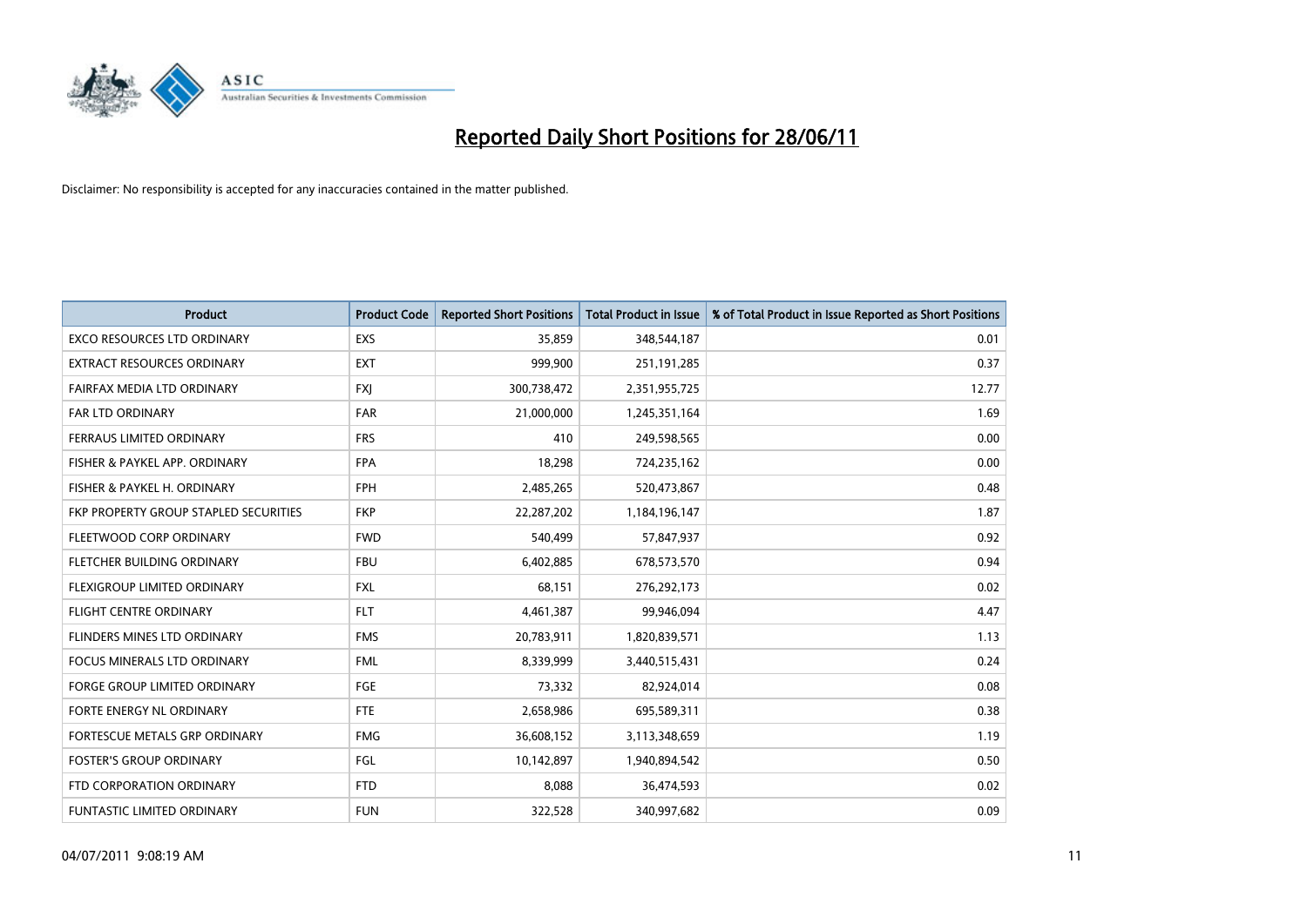

| <b>Product</b>                                   | <b>Product Code</b> | <b>Reported Short Positions</b> | <b>Total Product in Issue</b> | % of Total Product in Issue Reported as Short Positions |
|--------------------------------------------------|---------------------|---------------------------------|-------------------------------|---------------------------------------------------------|
| <b>G.U.D. HOLDINGS ORDINARY</b>                  | GUD                 | 338,614                         | 69,089,611                    | 0.49                                                    |
| <b>GALAXY RESOURCES ORDINARY</b>                 | GXY                 | 643,963                         | 323,327,000                   | 0.20                                                    |
| <b>GEODYNAMICS LIMITED ORDINARY</b>              | GDY                 | 108,692                         | 336,892,832                   | 0.04                                                    |
| <b>GINDALBIE METALS LTD ORDINARY</b>             | <b>GBG</b>          | 41,925,504                      | 935,615,590                   | 4.48                                                    |
| <b>GLOBAL MINING ORDINARY</b>                    | <b>GMI</b>          | 8,951                           | 191,820,968                   | 0.00                                                    |
| <b>GLOUCESTER COAL ORDINARY</b>                  | GCL                 | 573,635                         | 165,982,891                   | 0.33                                                    |
| <b>GME RESOURCES LTD ORDINARY</b>                | <b>GME</b>          | 800                             | 322,635,902                   | 0.00                                                    |
| <b>GOLD ONE INT LTD ORDINARY</b>                 | GDO                 | 500,000                         | 808,716,731                   | 0.06                                                    |
| <b>GOLD ROAD RES LTD ORDINARY</b>                | GOR                 | 808,196                         | 298,904,971                   | 0.27                                                    |
| <b>GOLDEN WEST RESOURCE ORDINARY</b>             | <b>GWR</b>          | 1,617                           | 192,082,567                   | 0.00                                                    |
| <b>GOODMAN FIELDER. ORDINARY</b>                 | <b>GFF</b>          | 33,851,384                      | 1,380,386,438                 | 2.46                                                    |
| <b>GOODMAN GROUP STAPLED US PROHIBIT.</b>        | <b>GMG</b>          | 42,469,739                      | 7,394,607,411                 | 0.56                                                    |
| <b>GPT GROUP STAPLED SEC.</b>                    | GPT                 | 20,361,985                      | 1,855,529,431                 | 1.09                                                    |
| <b>GRAINCORP LIMITED A CLASS ORDINARY</b>        | <b>GNC</b>          | 570,871                         | 198,318,900                   | 0.29                                                    |
| <b>GRANGE RESOURCES, ORDINARY</b>                | <b>GRR</b>          | 144,384                         | 1,153,181,487                 | 0.00                                                    |
| <b>GREENCAP LIMITED ORDINARY</b>                 | GCG                 |                                 | 262,515,385                   | 0.00                                                    |
| <b>GREENLAND MIN EN LTD ORDINARY</b>             | GGG                 | 739,110                         | 375,793,716                   | 0.19                                                    |
| <b>GROWTHPOINT PROPERTY ORD/UNIT STAPLED SEC</b> | GOZ                 | 40,025                          | 237,577,520                   | 0.02                                                    |
| <b>GRYPHON MINERALS LTD ORDINARY</b>             | GRY                 | 5,076,640                       | 299,922,058                   | 1.68                                                    |
| <b>GUILDFORD COAL LTD ORDINARY</b>               | <b>GUF</b>          | 905,459                         | 213,532,609                   | 0.42                                                    |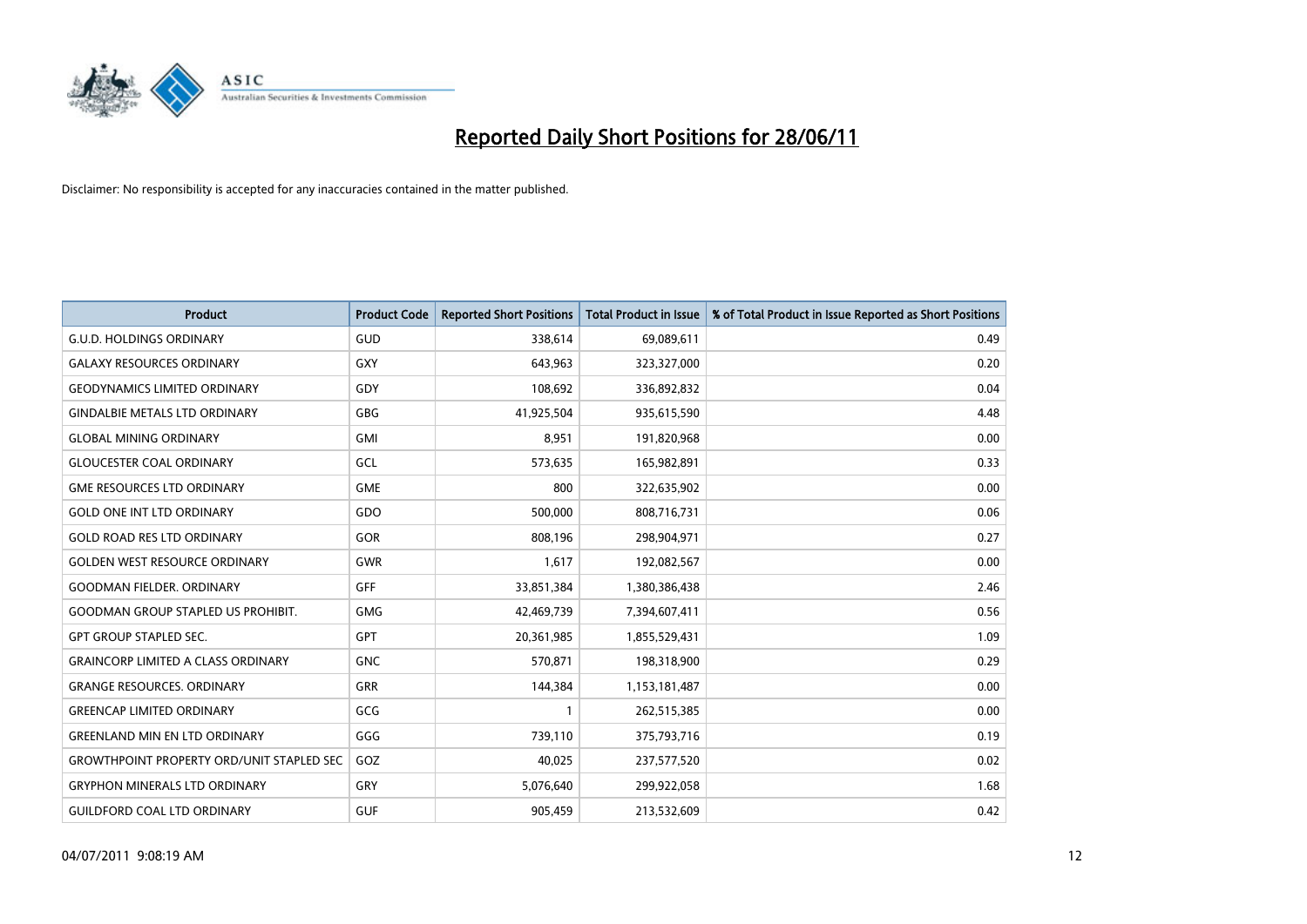

| <b>Product</b>                            | <b>Product Code</b> | <b>Reported Short Positions</b> | <b>Total Product in Issue</b> | % of Total Product in Issue Reported as Short Positions |
|-------------------------------------------|---------------------|---------------------------------|-------------------------------|---------------------------------------------------------|
| GUINNESS PEAT GROUP. CHESS DEPOSITARY INT | GPG                 | 2,647,562                       | 296,096,600                   | 0.89                                                    |
| <b>GUIARAT NRE COAL LTD ORDINARY</b>      | <b>GNM</b>          | 62,819                          | 990,955,858                   | 0.01                                                    |
| <b>GUNNS LIMITED ORDINARY</b>             | <b>GNS</b>          | 60,183,616                      | 848,401,559                   | 7.08                                                    |
| <b>GWA GROUP LTD ORDINARY</b>             | <b>GWA</b>          | 7,495,227                       | 301,525,014                   | 2.48                                                    |
| HARVEY NORMAN ORDINARY                    | <b>HVN</b>          | 43,888,861                      | 1,062,316,784                 | 4.14                                                    |
| HASTIE GROUP LIMITED ORDINARY             | <b>HST</b>          | 1,536,142                       | 535,111,243                   | 0.28                                                    |
| HASTINGS DIVERSIFIED STAPLED SECURITY     | <b>HDF</b>          | 1,097,577                       | 529,187,294                   | 0.20                                                    |
| HEARTWARE INT INC CDI 35:1                | <b>HIN</b>          | 272,008                         | 48,598,550                    | 0.56                                                    |
| <b>HENDERSON GROUP CDI 1:1</b>            | <b>HGG</b>          | 5,796,595                       | 596,893,247                   | 0.97                                                    |
| HEA HOLDINGS LIMITED ORDINARY             | <b>HFA</b>          | 496,936                         | 117,332,831                   | 0.41                                                    |
| HIGHLANDS PACIFIC ORDINARY                | <b>HIG</b>          | 2,564,376                       | 686,082,148                   | 0.37                                                    |
| HILLGROVE RES LTD ORDINARY                | <b>HGO</b>          | 2,164,570                       | 793,698,575                   | 0.27                                                    |
| HILLS HOLDINGS LTD ORDINARY               | <b>HIL</b>          | 3,618,860                       | 249,139,016                   | 1.45                                                    |
| HORIZON OIL LIMITED ORDINARY              | <b>HZN</b>          | 6,313,486                       | 1,130,811,515                 | 0.55                                                    |
| HUNNU COAL LIMITED ORDINARY               | <b>HUN</b>          | 256,323                         | 212,565,002                   | 0.12                                                    |
| <b>ICON ENERGY LIMITED ORDINARY</b>       | <b>ICN</b>          | 69,280                          | 469,301,394                   | 0.01                                                    |
| <b>IINET LIMITED ORDINARY</b>             | <b>IIN</b>          | 1,127,107                       | 152,160,119                   | 0.74                                                    |
| ILUKA RESOURCES ORDINARY                  | ILU                 | 3,144,759                       | 418,700,517                   | 0.75                                                    |
| <b>IMDEX LIMITED ORDINARY</b>             | <b>IMD</b>          | 96,999                          | 199,414,165                   | 0.05                                                    |
| IMF (AUSTRALIA) LTD ORDINARY              | <b>IMF</b>          | 329,821                         | 123,828,193                   | 0.26                                                    |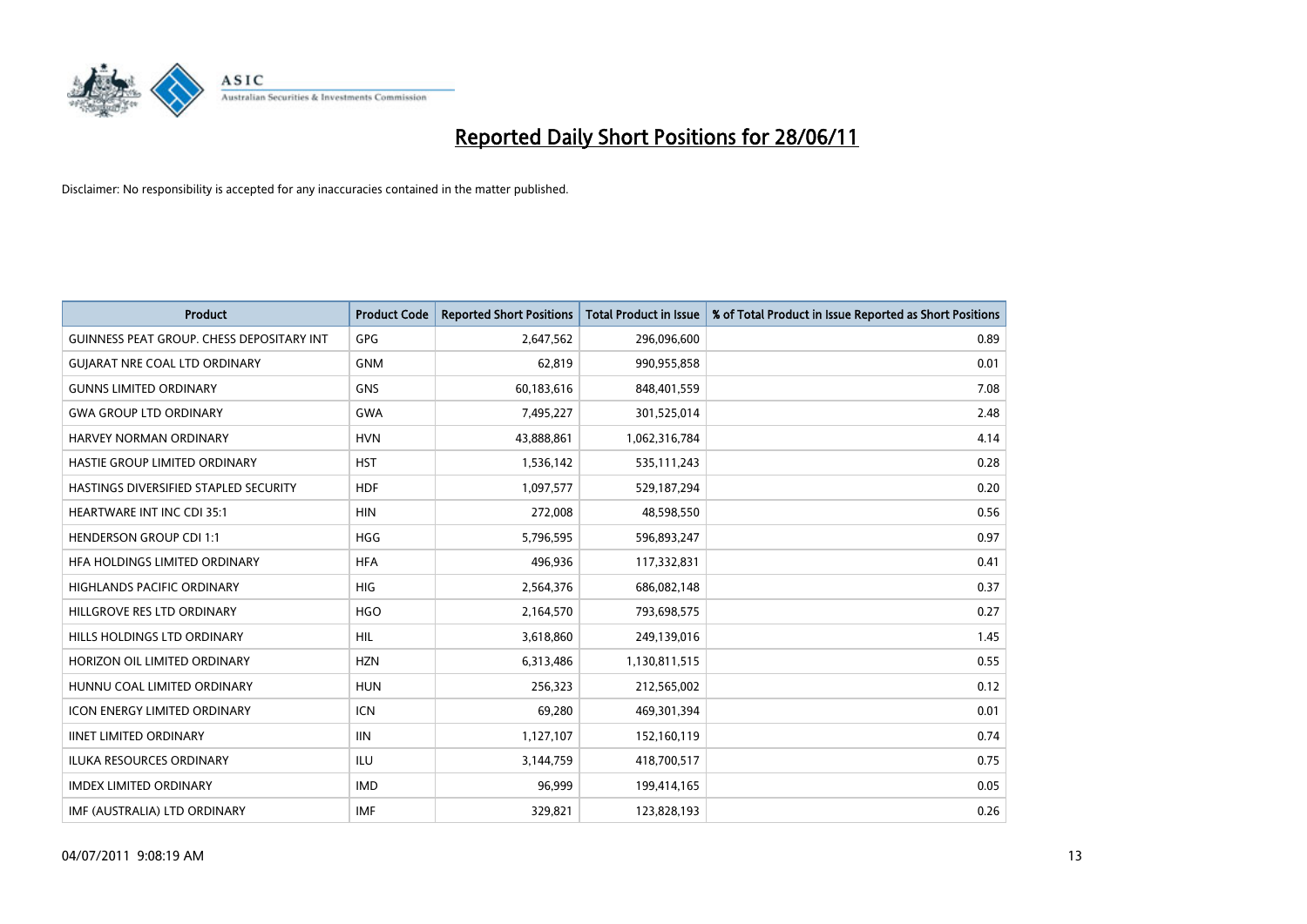

| <b>Product</b>                                | <b>Product Code</b> | <b>Reported Short Positions</b> | <b>Total Product in Issue</b> | % of Total Product in Issue Reported as Short Positions |
|-----------------------------------------------|---------------------|---------------------------------|-------------------------------|---------------------------------------------------------|
| <b>IMX RESOURCES LTD ORDINARY</b>             | <b>IXR</b>          | 20,005                          | 262,612,803                   | 0.01                                                    |
| <b>INCITEC PIVOT ORDINARY</b>                 | IPL                 | 5,017,032                       | 1,628,730,107                 | 0.30                                                    |
| INDAGO RESOURCES LTD ORDINARY                 | <b>IDG</b>          | 8,179                           | 6,509,251                     | 0.13                                                    |
| <b>INDEPENDENCE GROUP ORDINARY</b>            | <b>IGO</b>          | 1,303,160                       | 202,569,635                   | 0.65                                                    |
| <b>INDO MINES LIMITED ORDINARY</b>            | <b>IDO</b>          | 1,221,799                       | 229,809,304                   | 0.54                                                    |
| <b>INDOPHIL RESOURCES ORDINARY</b>            | <b>IRN</b>          | 8,233,052                       | 895,875,340                   | 0.91                                                    |
| <b>INDUSTREA LIMITED ORDINARY</b>             | IDL                 | 1,582,961                       | 364,524,797                   | 0.42                                                    |
| INFIGEN ENERGY STAPLED SECURITIES             | <b>IFN</b>          | 4,384,293                       | 762,265,972                   | 0.59                                                    |
| <b>INFRATIL LIMITED ORDINARY</b>              | IFZ                 | 110,283                         | 601,616,935                   | 0.02                                                    |
| ING RE COM GROUP STAPLED SECURITIES           | ILF.                | 9,075                           | 441,029,194                   | 0.00                                                    |
| INSURANCE AUSTRALIA ORDINARY                  | IAG                 | 8,202,740                       | 2,079,034,021                 | 0.39                                                    |
| INT GOLDFIELDS LTD ORDINARY                   | IGS                 | 12,197,682                      | 571,520,386                   | 2.13                                                    |
| INTEGRA MINING LTD, ORDINARY                  | <b>IGR</b>          | 6,267,921                       | 841,525,727                   | 0.75                                                    |
| <b>INTREPID MINES ORDINARY</b>                | <b>IAU</b>          | 3,736,729                       | 520,802,643                   | 0.71                                                    |
| <b>INVESTA OFFICE FUND STAPLED SECURITIES</b> | <b>IOF</b>          | 9,534,007                       | 2,729,071,212                 | 0.34                                                    |
| <b>INVOCARE LIMITED ORDINARY</b>              | <b>IVC</b>          | 1,165,969                       | 107,912,897                   | 1.08                                                    |
| ION LIMITED ORDINARY                          | <b>ION</b>          | 164,453                         | 256,365,105                   | 0.06                                                    |
| <b>IOOF HOLDINGS LTD ORDINARY</b>             | IFL                 | 870,324                         | 229,794,395                   | 0.36                                                    |
| <b>IRESS MARKET TECH. ORDINARY</b>            | <b>IRE</b>          | 2,255,157                       | 126,018,142                   | 1.77                                                    |
| <b>IRON ORE HOLDINGS ORDINARY</b>             | <b>IOH</b>          | 104,362                         | 166,087,005                   | 0.07                                                    |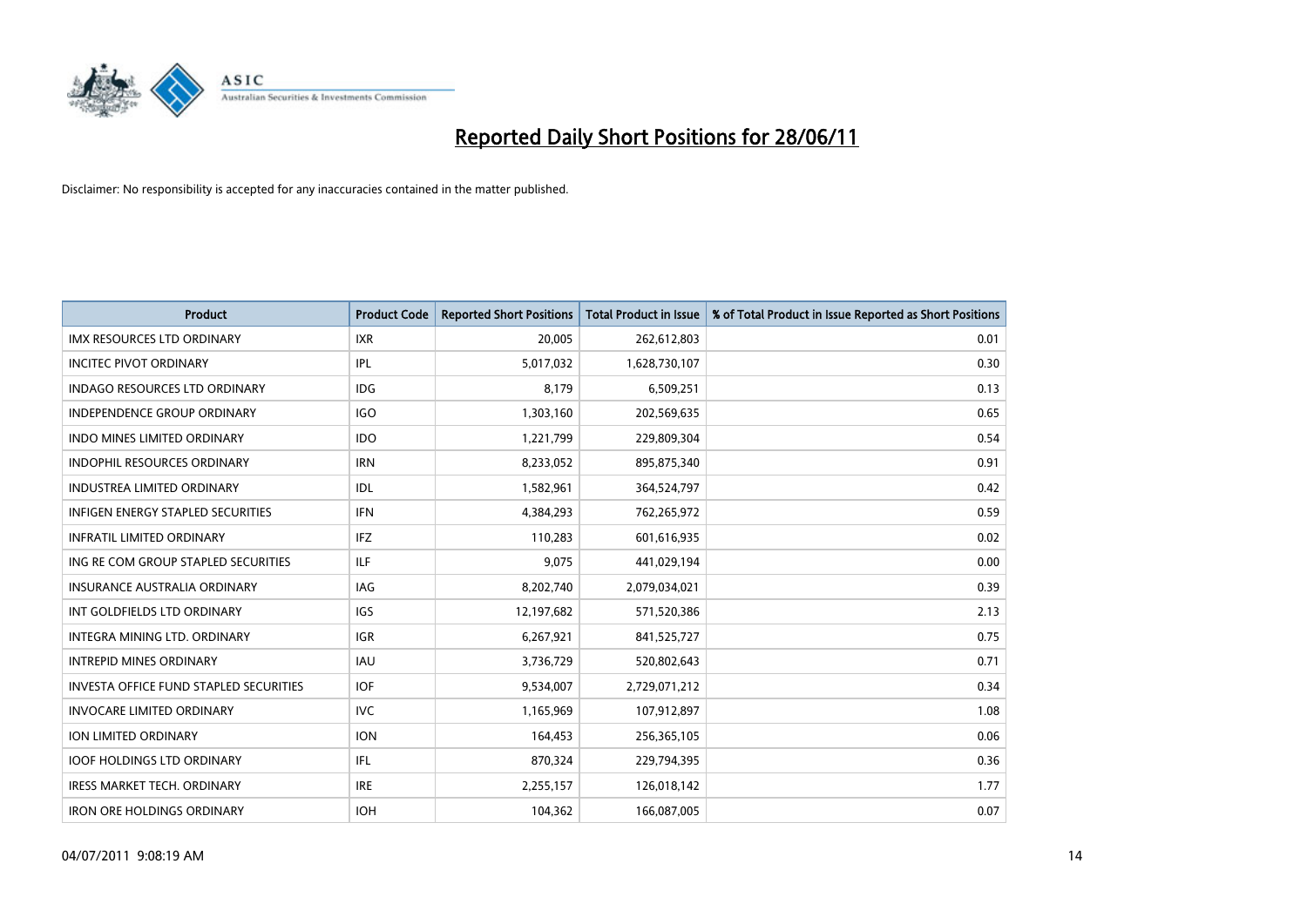

| <b>Product</b>                                  | <b>Product Code</b> | <b>Reported Short Positions</b> | <b>Total Product in Issue</b> | % of Total Product in Issue Reported as Short Positions |
|-------------------------------------------------|---------------------|---------------------------------|-------------------------------|---------------------------------------------------------|
| ISHARES GLB TELECOMS CDI 1:1                    | <b>IXP</b>          | 255                             | 4,450,000                     | 0.01                                                    |
| ISHARES GLOBAL 100 CDI 1:1                      | <b>IOO</b>          | 297                             | 10,600,000                    | 0.00                                                    |
| ISHARES MSCI AUS 200 ISHARES MSCI AUS 200       | <b>IOZ</b>          | 10,280                          | 1,950,015                     | 0.53                                                    |
| ISHARES S&P HIGH DIV ISHARES S&P HIGH DIV       | <b>IHD</b>          | 5,208                           | 2,200,055                     | 0.24                                                    |
| ISHARES SMALL ORDS ISHARES SMALL ORDS           | <b>ISO</b>          | 183,425                         | 3,900,000                     | 4.70                                                    |
| <b>ISOFT GROUP LIMITED ORDINARY</b>             | <b>ISF</b>          | 6,356,058                       | 1,070,915,673                 | 0.60                                                    |
| <b>IVANHOE AUSTRALIA ORDINARY</b>               | <b>IVA</b>          | 164,757                         | 418,709,553                   | 0.03                                                    |
| <b>JAMES HARDIE INDUST CHESS DEPOSITARY INT</b> | <b>IHX</b>          | 18,682,902                      | 437,311,611                   | 4.26                                                    |
| <b>JAMESON RESOURCES ORDINARY</b>               | JAL                 | 1,600,000                       | 95,828,865                    | 1.67                                                    |
| <b>JB HI-FI LIMITED ORDINARY</b>                | <b>JBH</b>          | 15,162,144                      | 98,530,763                    | 15.38                                                   |
| <b>JUPITER MINES ORDINARY</b>                   | <b>IMS</b>          | 351,608                         | 1,560,335,037                 | 0.02                                                    |
| <b>KAGARA LTD ORDINARY</b>                      | <b>KZL</b>          | 11,276,779                      | 708,583,836                   | 1.60                                                    |
| KANGAROO RES LTD ORDINARY                       | <b>KRL</b>          | 680,000                         | 3,434,430,012                 | 0.02                                                    |
| KAROON GAS AUSTRALIA ORDINARY                   | <b>KAR</b>          | 1,200,856                       | 221,420,769                   | 0.53                                                    |
| KASBAH RESOURCES ORDINARY                       | <b>KAS</b>          | 107,007                         | 364,262,596                   | 0.03                                                    |
| KATHMANDU HOLD LTD ORDINARY                     | <b>KMD</b>          | 920,862                         | 200,000,000                   | 0.45                                                    |
| KENTOR GOLD LIMITED ORDINARY                    | KGL                 | 5,000                           | 1,062,092,950                 | 0.00                                                    |
| <b>KEYBRIDGE CAPITAL ORDINARY</b>               | <b>KBC</b>          | 5,999                           | 172,070,564                   | 0.00                                                    |
| KIMBERLEY METALS LTD ORDINARY                   | <b>KBL</b>          | 1,820                           | 161,976,319                   | 0.00                                                    |
| KINGSGATE CONSOLID. ORDINARY                    | <b>KCN</b>          | 3,324,467                       | 135,274,830                   | 2.43                                                    |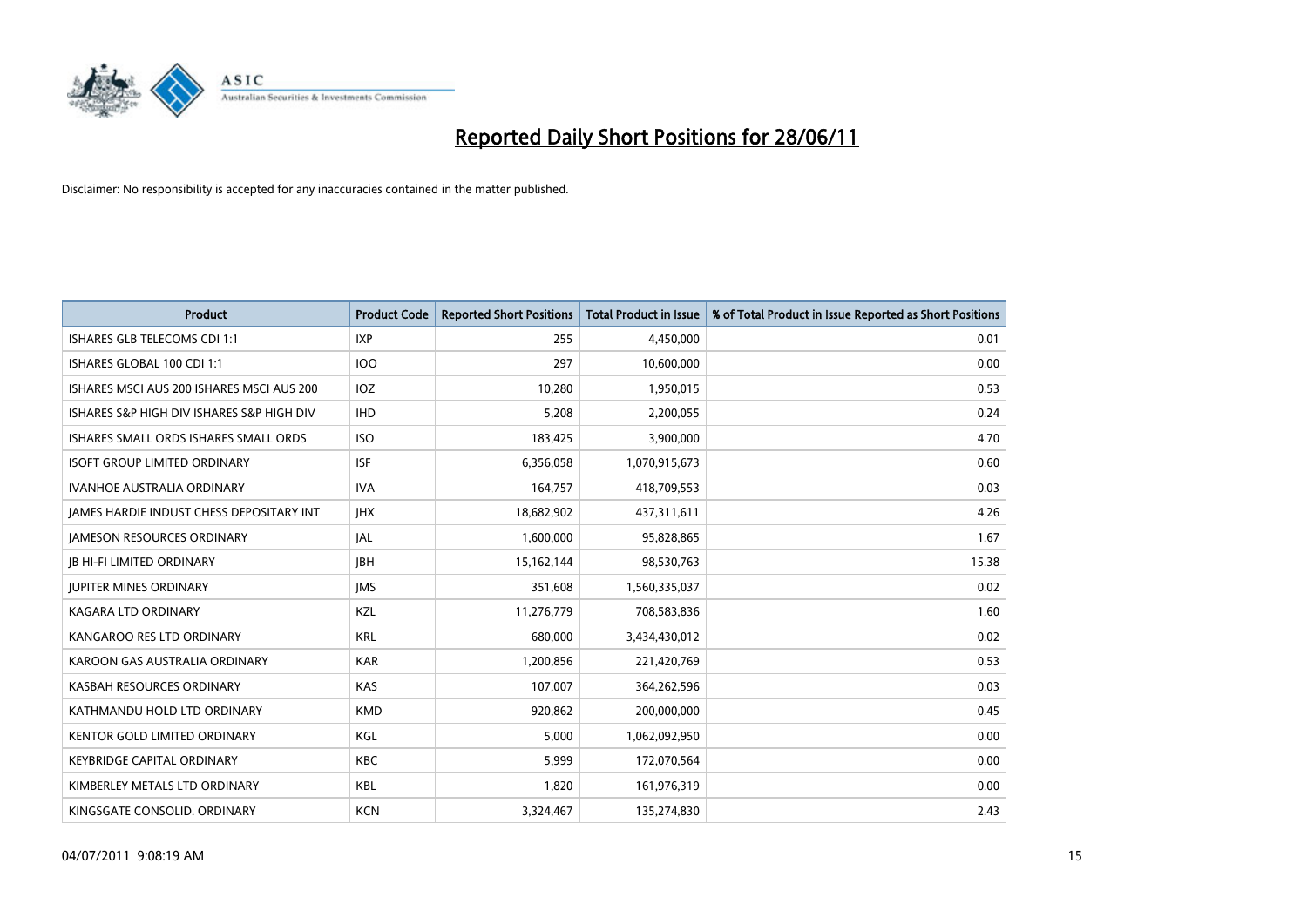

| <b>Product</b>                        | <b>Product Code</b> | <b>Reported Short Positions</b> | <b>Total Product in Issue</b> | % of Total Product in Issue Reported as Short Positions |
|---------------------------------------|---------------------|---------------------------------|-------------------------------|---------------------------------------------------------|
| KINGSROSE MINING LTD ORDINARY         | <b>KRM</b>          | 1,084,274                       | 264,223,455                   | 0.40                                                    |
| LEIGHTON HOLDINGS ORDINARY            | LEI                 | 5,800,485                       | 336,515,596                   | 1.71                                                    |
| LEND LEASE GROUP UNIT/ORD STAPLED     | <b>LLC</b>          | 3,179,235                       | 570,915,669                   | 0.52                                                    |
| LINC ENERGY LTD ORDINARY              | <b>LNC</b>          | 5,725,335                       | 503,418,900                   | 1.13                                                    |
| LIQUEFIED NATURAL ORDINARY            | LNG                 | 335,739                         | 214,449,015                   | 0.16                                                    |
| LYNAS CORPORATION ORDINARY            | <b>LYC</b>          | 51,894,217                      | 1,713,546,913                 | 3.06                                                    |
| M2 TELECOMMUNICATION ORDINARY         | <b>MTU</b>          | 104,499                         | 123,616,285                   | 0.08                                                    |
| MACA LIMITED ORDINARY                 | <b>MLD</b>          | 30,510                          | 150,000,000                   | 0.02                                                    |
| MACARTHUR COAL ORDINARY               | <b>MCC</b>          | 5,049,746                       | 302,092,343                   | 1.70                                                    |
| <b>MACMAHON HOLDINGS ORDINARY</b>     | <b>MAH</b>          | 7,698,874                       | 733,711,705                   | 1.05                                                    |
| MACO ATLAS ROADS GRP ORDINARY STAPLED | <b>MOA</b>          | 6,598,580                       | 452,345,907                   | 1.45                                                    |
| MACQUARIE GROUP LTD ORDINARY          | MQG                 | 5,477,489                       | 346,857,552                   | 1.53                                                    |
| MAGMA METALS LTD. ORDINARY            | <b>MMW</b>          | 500                             | 267,040,923                   | 0.00                                                    |
| MAP GROUP STAPLED US PROHIBIT.        | <b>MAP</b>          | 13,866,307                      | 1,861,210,782                 | 0.73                                                    |
| MARENGO MINING ORDINARY               | <b>MGO</b>          | 148,971                         | 995,068,613                   | 0.01                                                    |
| <b>MATRIX C &amp; E LTD ORDINARY</b>  | <b>MCE</b>          | 88,738                          | 77,081,507                    | 0.11                                                    |
| MCMILLAN SHAKESPEARE ORDINARY         | <b>MMS</b>          | 56,162                          | 68,081,810                    | 0.07                                                    |
| <b>MCPHERSON'S LTD ORDINARY</b>       | <b>MCP</b>          | 216,965                         | 72,401,758                    | 0.30                                                    |
| MEDUSA MINING LTD ORDINARY            | <b>MML</b>          | 1,304,238                       | 188,233,911                   | 0.68                                                    |
| MELBOURNE IT LIMITED ORDINARY         | <b>MLB</b>          | 182,722                         | 80,662,621                    | 0.23                                                    |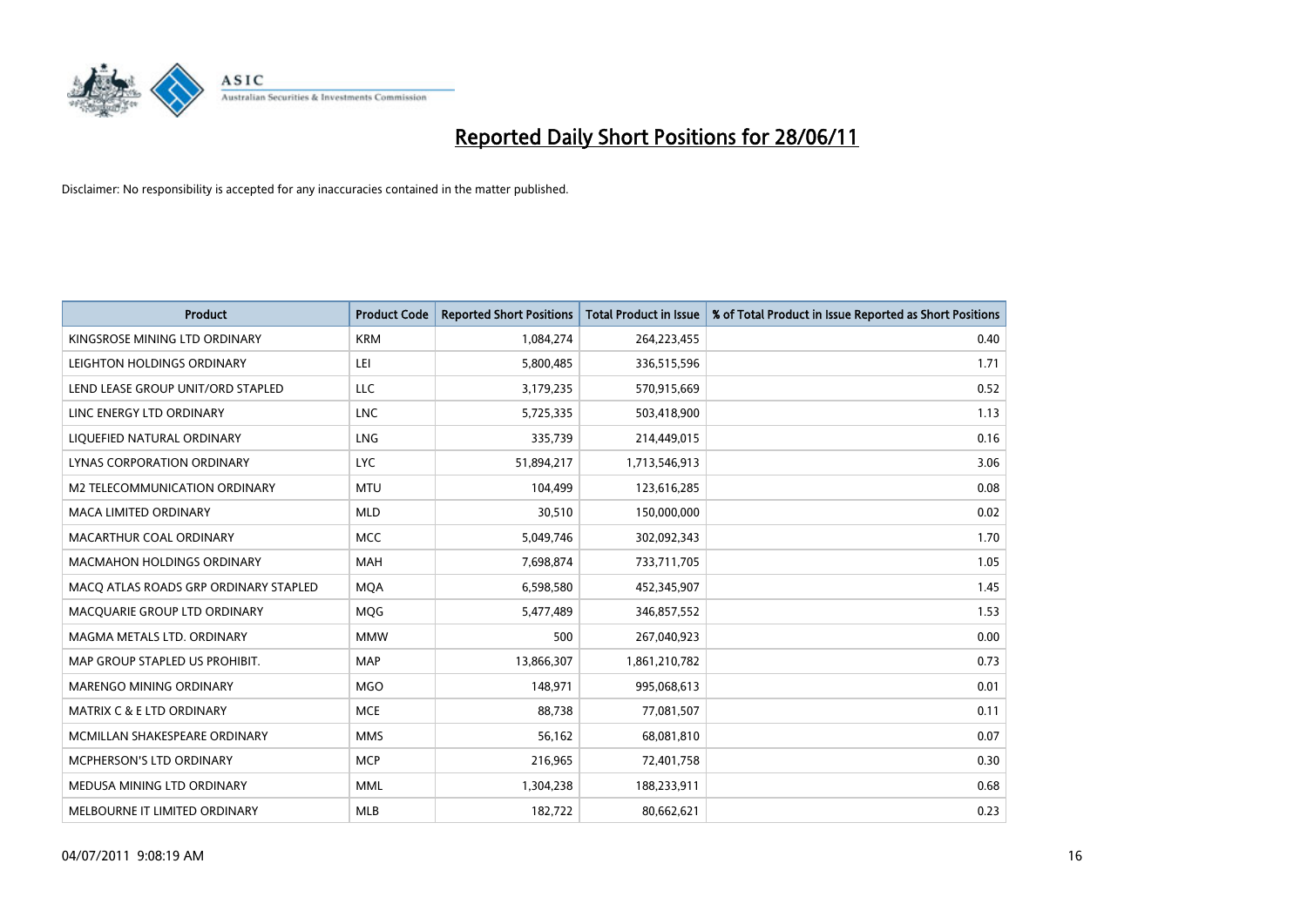

| <b>Product</b>                  | <b>Product Code</b> | <b>Reported Short Positions</b> | <b>Total Product in Issue</b> | % of Total Product in Issue Reported as Short Positions |
|---------------------------------|---------------------|---------------------------------|-------------------------------|---------------------------------------------------------|
| MEO AUSTRALIA LTD ORDINARY      | <b>MEO</b>          | 4,028,670                       | 539,913,260                   | 0.73                                                    |
| MERMAID MARINE ORDINARY         | <b>MRM</b>          | 2,344,563                       | 215,376,756                   | 1.09                                                    |
| MESOBLAST LIMITED ORDINARY      | <b>MSB</b>          | 1,942,702                       | 279,733,562                   | 0.71                                                    |
| METALS X LIMITED ORDINARY       | <b>MLX</b>          | 770,159                         | 1,365,661,782                 | 0.06                                                    |
| METCASH LIMITED ORDINARY        | <b>MTS</b>          | 33,440,036                      | 768,853,924                   | 4.34                                                    |
| METGASCO LIMITED ORDINARY       | <b>MEL</b>          | 412,776                         | 276,213,791                   | 0.15                                                    |
| METMINCO LIMITED ORDINARY       | <b>MNC</b>          | 2,079,593                       | 1,462,616,146                 | 0.14                                                    |
| MHM METALS LIMITED ORDINARY     | <b>MHM</b>          | 84,585                          | 101,590,410                   | 0.09                                                    |
| MICLYN EXP OFFSHR ORDINARY      | <b>MIO</b>          | 629,439                         | 274,618,684                   | 0.22                                                    |
| MINARA RESOURCES ORDINARY       | <b>MRE</b>          | 10,963,766                      | 1,169,424,487                 | 0.92                                                    |
| MINCOR RESOURCES NL ORDINARY    | <b>MCR</b>          | 1,610,357                       | 200,608,804                   | 0.80                                                    |
| MINEMAKERS LIMITED ORDINARY     | <b>MAK</b>          | 44,227                          | 227,003,950                   | 0.02                                                    |
| MINERAL DEPOSITS ORDINARY       | <b>MDL</b>          | 624,306                         | 60,768,582                    | 1.02                                                    |
| MINERAL RESOURCES, ORDINARY     | <b>MIN</b>          | 844,915                         | 169,168,017                   | 0.49                                                    |
| MIRABELA NICKEL LTD ORDINARY    | <b>MBN</b>          | 12,071,010                      | 491,561,237                   | 2.45                                                    |
| MIRVAC GROUP STAPLED SECURITIES | <b>MGR</b>          | 28,705,725                      | 3,416,924,188                 | 0.81                                                    |
| MISSION NEWENERGY ORDINARY      | <b>MBT</b>          | 1,700                           | 8,512,259                     | 0.02                                                    |
| MOLOPO ENERGY LTD ORDINARY      | <b>MPO</b>          | 1,456,918                       | 250,852,322                   | 0.56                                                    |
| MOLY MINES LIMITED ORDINARY     | <b>MOL</b>          | 48,000                          | 384,893,989                   | 0.01                                                    |
| MONADELPHOUS GROUP ORDINARY     | <b>MND</b>          | 515,430                         | 87,576,827                    | 0.59                                                    |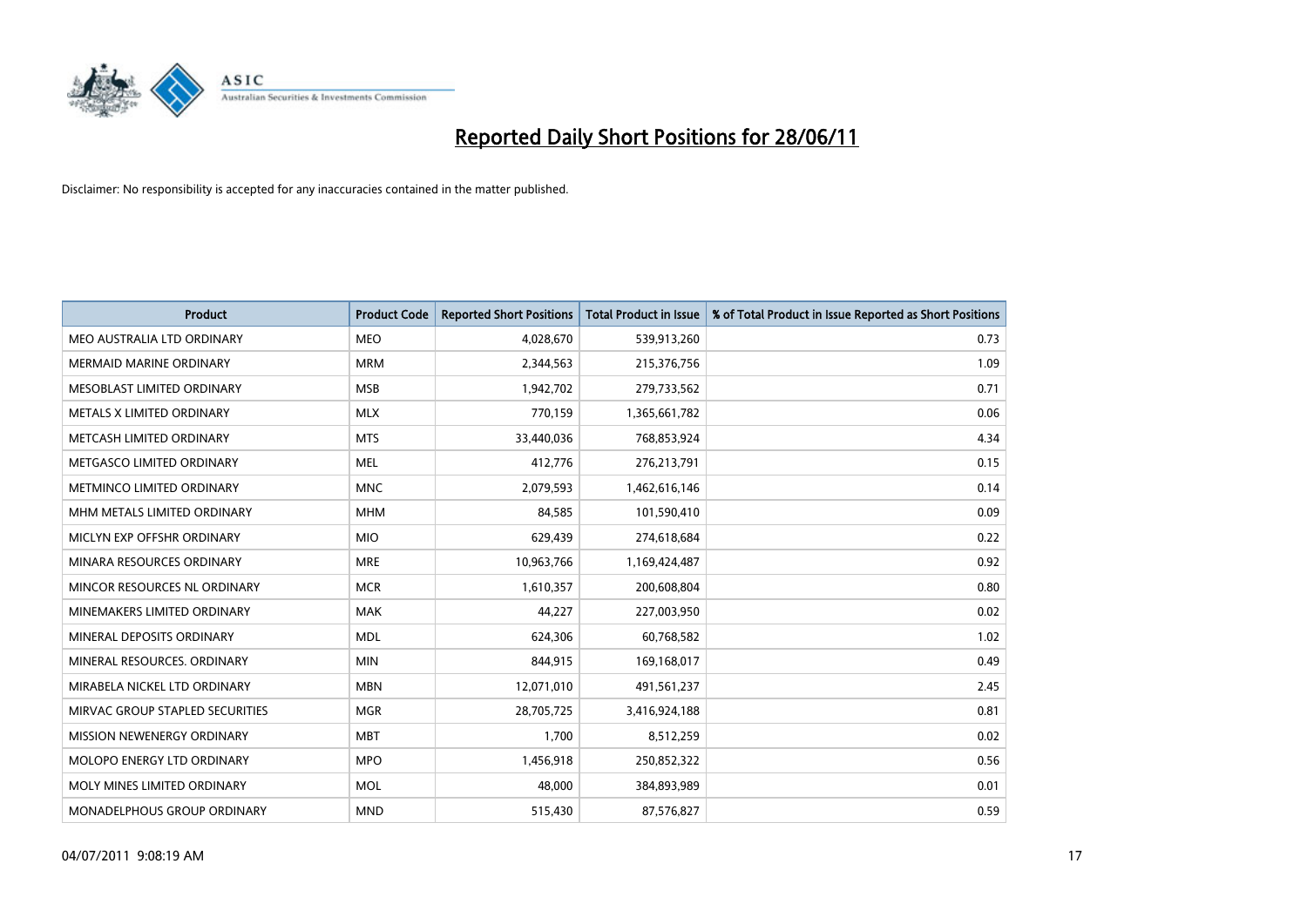

| <b>Product</b>                    | <b>Product Code</b> | <b>Reported Short Positions</b> | <b>Total Product in Issue</b> | % of Total Product in Issue Reported as Short Positions |
|-----------------------------------|---------------------|---------------------------------|-------------------------------|---------------------------------------------------------|
| MORTGAGE CHOICE LTD ORDINARY      | MOC                 | 23,932                          | 119,948,255                   | 0.02                                                    |
| <b>MOUNT GIBSON IRON ORDINARY</b> | <b>MGX</b>          | 9,242,613                       | 1,082,570,693                 | 0.85                                                    |
| MSF SUGAR LIMITED ORDINARY        | <b>MSF</b>          | 19,208                          | 69,165,378                    | 0.03                                                    |
| MULTIPLEX SITES SITES             | <b>MXUPA</b>        | 173                             | 4,500,000                     | 0.00                                                    |
| MURCHISON METALS LTD ORDINARY     | <b>MMX</b>          | 15,305,275                      | 435,884,268                   | 3.49                                                    |
| MYER HOLDINGS LTD ORDINARY        | <b>MYR</b>          | 19,594,399                      | 582,947,884                   | 3.36                                                    |
| <b>MYSTATE LIMITED ORDINARY</b>   | <b>MYS</b>          | 1,400                           | 67,439,158                    | 0.00                                                    |
| NANOSONICS LIMITED ORDINARY       | <b>NAN</b>          | 15,403                          | 230,490,585                   | 0.01                                                    |
| NATIONAL AUST. BANK ORDINARY      | <b>NAB</b>          | 16,563,629                      | 2,169,819,076                 | 0.75                                                    |
| NATURAL FUEL LIMITED ORDINARY     | <b>NFL</b>          | 1                               | 1,121,912                     | 0.00                                                    |
| NAVIGATOR RESOURCES ORDINARY      | <b>NAV</b>          | 500                             | 465,790,327                   | 0.00                                                    |
| NAVITAS LIMITED ORDINARY          | <b>NVT</b>          | 3,618,729                       | 375,230,115                   | 0.99                                                    |
| NEPTUNE MARINE ORDINARY           | <b>NMS</b>          | 955,276                         | 1,747,612,299                 | 0.05                                                    |
| NEW HOPE CORPORATION ORDINARY     | <b>NHC</b>          | 1,606,379                       | 830,230,549                   | 0.19                                                    |
| NEWCREST MINING ORDINARY          | <b>NCM</b>          | 2,348,767                       | 765,407,334                   | 0.28                                                    |
| NEWS CORP A NON-VOTING CDI        | <b>NWSLV</b>        | 2,156,988                       | 1,829,821,587                 | 0.10                                                    |
| NEWS CORP B VOTING CDI            | <b>NWS</b>          | 2,752,786                       | 798,520,953                   | 0.32                                                    |
| NEXBIS LIMITED ORDINARY           | <b>NBS</b>          | 142,233                         | 798,356,704                   | 0.02                                                    |
| NEXUS ENERGY LIMITED ORDINARY     | <b>NXS</b>          | 19,446,765                      | 1,326,337,066                 | 1.46                                                    |
| NIB HOLDINGS LIMITED ORDINARY     | <b>NHF</b>          | 7,471                           | 466,765,752                   | 0.00                                                    |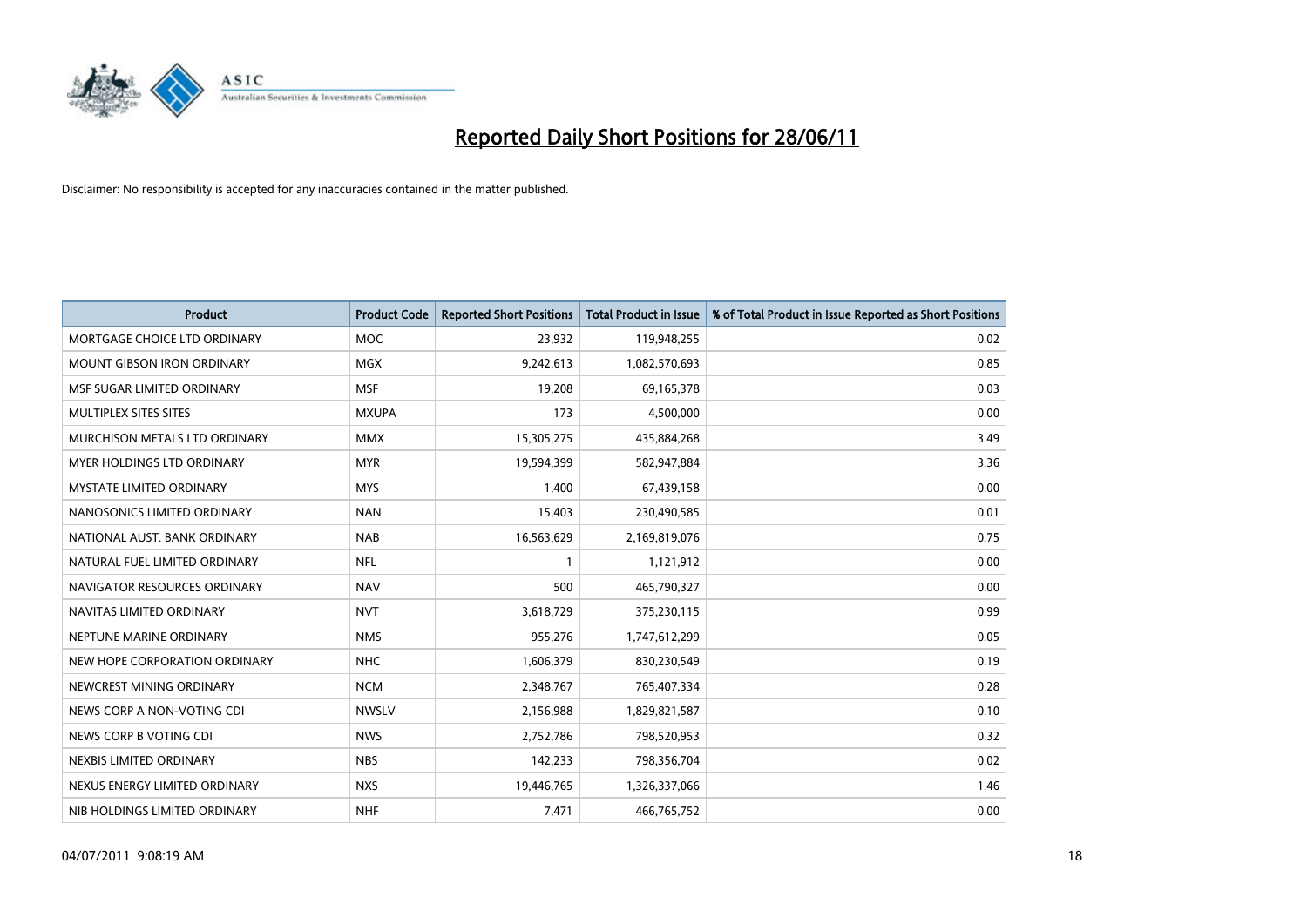

| Product                               | <b>Product Code</b> | <b>Reported Short Positions</b> | <b>Total Product in Issue</b> | % of Total Product in Issue Reported as Short Positions |
|---------------------------------------|---------------------|---------------------------------|-------------------------------|---------------------------------------------------------|
| NICK SCALI LIMITED ORDINARY           | <b>NCK</b>          | 35,846                          | 81,000,000                    | 0.04                                                    |
| NIDO PETROLEUM ORDINARY               | <b>NDO</b>          | 1,258,761                       | 1,389,163,151                 | 0.08                                                    |
| NKWE PLATINUM 10C US COMMON           | <b>NKP</b>          | 144,889                         | 559,651,184                   | 0.03                                                    |
| NOBLE MINERAL RES ORDINARY            | <b>NMG</b>          | 3,624,001                       | 394,448,290                   | 0.92                                                    |
| NORTHERN CREST ORDINARY               | <b>NOC</b>          | 24,345                          | 133,484,723                   | 0.02                                                    |
| NORTHERN IRON LTD ORDINARY            | <b>NFE</b>          | 1,004,038                       | 336,084,863                   | 0.29                                                    |
| NRW HOLDINGS LIMITED ORDINARY         | <b>NWH</b>          | 2,766,628                       | 278,888,011                   | 0.99                                                    |
| NUCOAL RESOURCES NL ORDINARY          | <b>NCR</b>          | 189,748                         | 437,193,340                   | 0.04                                                    |
| NUFARM LIMITED ORDINARY               | <b>NUF</b>          | 5,841,645                       | 261,833,005                   | 2.19                                                    |
| NUPLEX INDUSTRIES ORDINARY            | <b>NPX</b>          | 62,580                          | 196,748,316                   | 0.03                                                    |
| OAKTON LIMITED ORDINARY               | <b>OKN</b>          | 646,444                         | 93,800,235                    | 0.69                                                    |
| OCEANAGOLD CORP. CHESS DEPOSITARY INT | <b>OGC</b>          | 1,096,089                       | 262,550,386                   | 0.41                                                    |
| OCEANIA CAPITAL LTD ORDINARY          | <b>OCP</b>          | 2,500                           | 91,921,295                    | 0.00                                                    |
| OIL SEARCH LTD ORDINARY               | OSH                 | 10,998,133                      | 1,320,648,378                 | 0.83                                                    |
| OM HOLDINGS LIMITED ORDINARY          | OMH                 | 9,136,625                       | 504,105,150                   | 1.83                                                    |
| <b>ONESTEEL LIMITED ORDINARY</b>      | OST                 | 26,286,092                      | 1,338,106,652                 | 1.95                                                    |
| ORICA LIMITED ORDINARY                | ORI                 | 3,242,826                       | 363,223,767                   | 0.86                                                    |
| ORIGIN ENERGY ORDINARY                | <b>ORG</b>          | 1,752,456                       | 1,064,507,259                 | 0.16                                                    |
| OROCOBRE LIMITED ORDINARY             | <b>ORE</b>          | 175,671                         | 102,813,894                   | 0.17                                                    |
| OROTONGROUP LIMITED ORDINARY          | ORL                 | 5,935                           | 40,880,902                    | 0.01                                                    |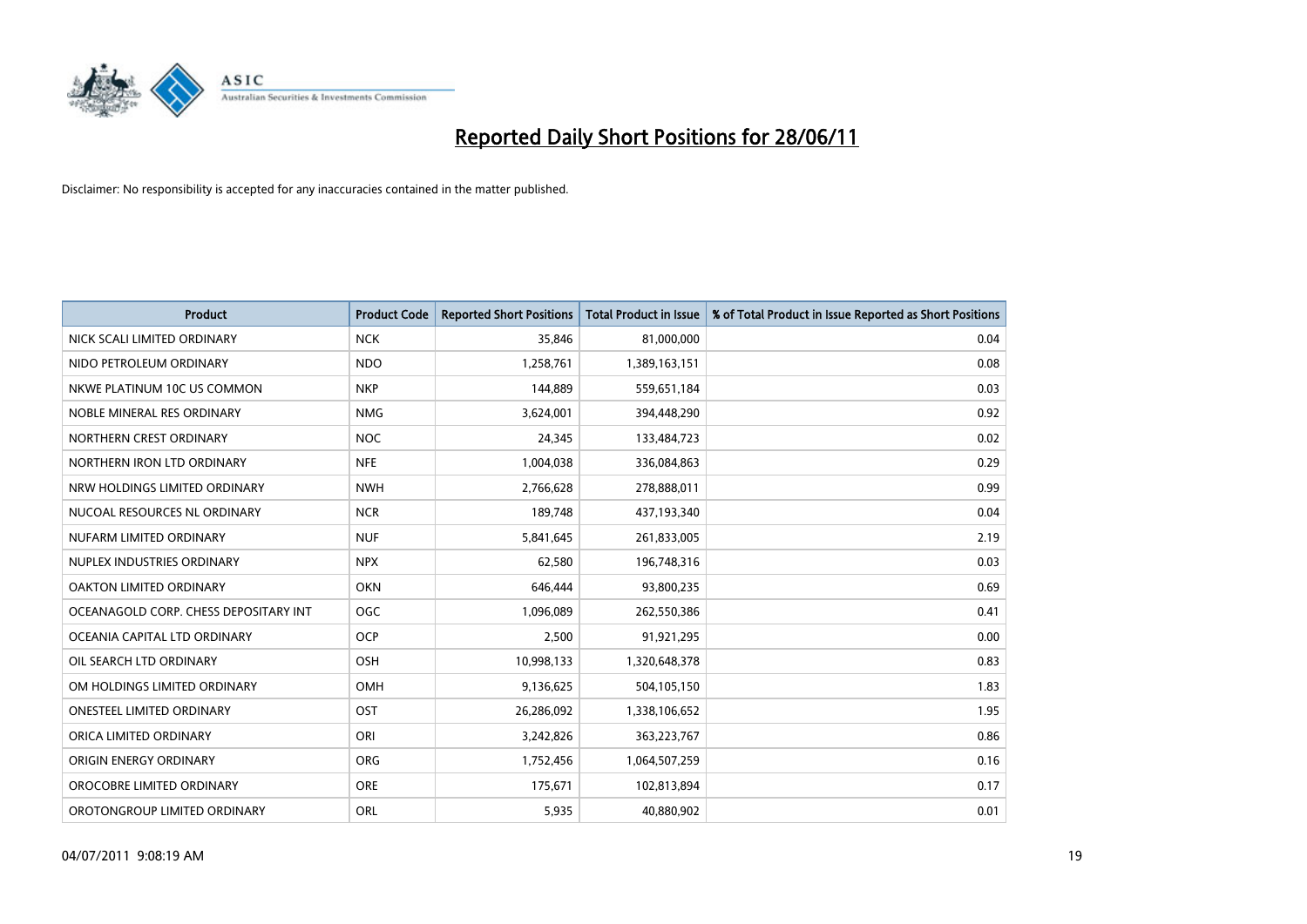

| <b>Product</b>                | <b>Product Code</b> | <b>Reported Short Positions</b> | Total Product in Issue | % of Total Product in Issue Reported as Short Positions |
|-------------------------------|---------------------|---------------------------------|------------------------|---------------------------------------------------------|
| OTTO ENERGY LIMITED ORDINARY  | <b>OEL</b>          | 109,204                         | 1,134,540,071          | 0.01                                                    |
| <b>OZ MINERALS ORDINARY</b>   | OZL                 | 6,255,120                       | 323,877,514            | 1.93                                                    |
| PACIFIC BRANDS ORDINARY       | <b>PBG</b>          | 11,308,353                      | 931,386,248            | 1.21                                                    |
| PALADIN ENERGY LTD ORDINARY   | <b>PDN</b>          | 13,725,922                      | 777,698,217            | 1.76                                                    |
| PANAUST LIMITED ORDINARY      | <b>PNA</b>          | 10,897,650                      | 593,651,483            | 1.80                                                    |
| PANORAMIC RESOURCES ORDINARY  | PAN                 | 1,471,256                       | 207,050,710            | 0.71                                                    |
| PAPERLINX LIMITED ORDINARY    | <b>PPX</b>          | 8,696,397                       | 603,580,761            | 1.45                                                    |
| PAPILLON RES LTD ORDINARY     | PIR                 | 453,274                         | 202,916,972            | 0.22                                                    |
| PATTIES FOODS LTD ORDINARY    | PFL                 |                                 | 138,989,223            | 0.00                                                    |
| PEET LIMITED ORDINARY         | <b>PPC</b>          | 80,457                          | 303,854,244            | 0.02                                                    |
| PENINSULA ENERGY LTD ORDINARY | <b>PEN</b>          | 5,000                           | 2,093,420,252          | 0.00                                                    |
| PERILYA LIMITED ORDINARY      | PEM                 | 560,484                         | 526,075,563            | 0.12                                                    |
| PERPETUAL LIMITED ORDINARY    | <b>PPT</b>          | 2,607,186                       | 44,669,352             | 5.84                                                    |
| PERSEUS MINING LTD ORDINARY   | <b>PRU</b>          | 5,517,661                       | 425,017,088            | 1.30                                                    |
| PETSEC ENERGY ORDINARY        | <b>PSA</b>          | 223,332                         | 231,283,622            | 0.10                                                    |
| PHARMAXIS LTD ORDINARY        | <b>PXS</b>          | 1,903,653                       | 228,290,309            | 0.82                                                    |
| PHOTON GROUP LTD ORDINARY     | PGA                 | 250,510                         | 1,540,886,866          | 0.02                                                    |
| PLATINUM ASSET ORDINARY       | <b>PTM</b>          | 8,874,404                       | 561,347,878            | 1.56                                                    |
| PLATINUM AUSTRALIA ORDINARY   | <b>PLA</b>          | 5,368,141                       | 392,430,039            | 1.37                                                    |
| PLATINUM CAPITAL LTD ORDINARY | <b>PMC</b>          |                                 | 164,959,410            | 0.00                                                    |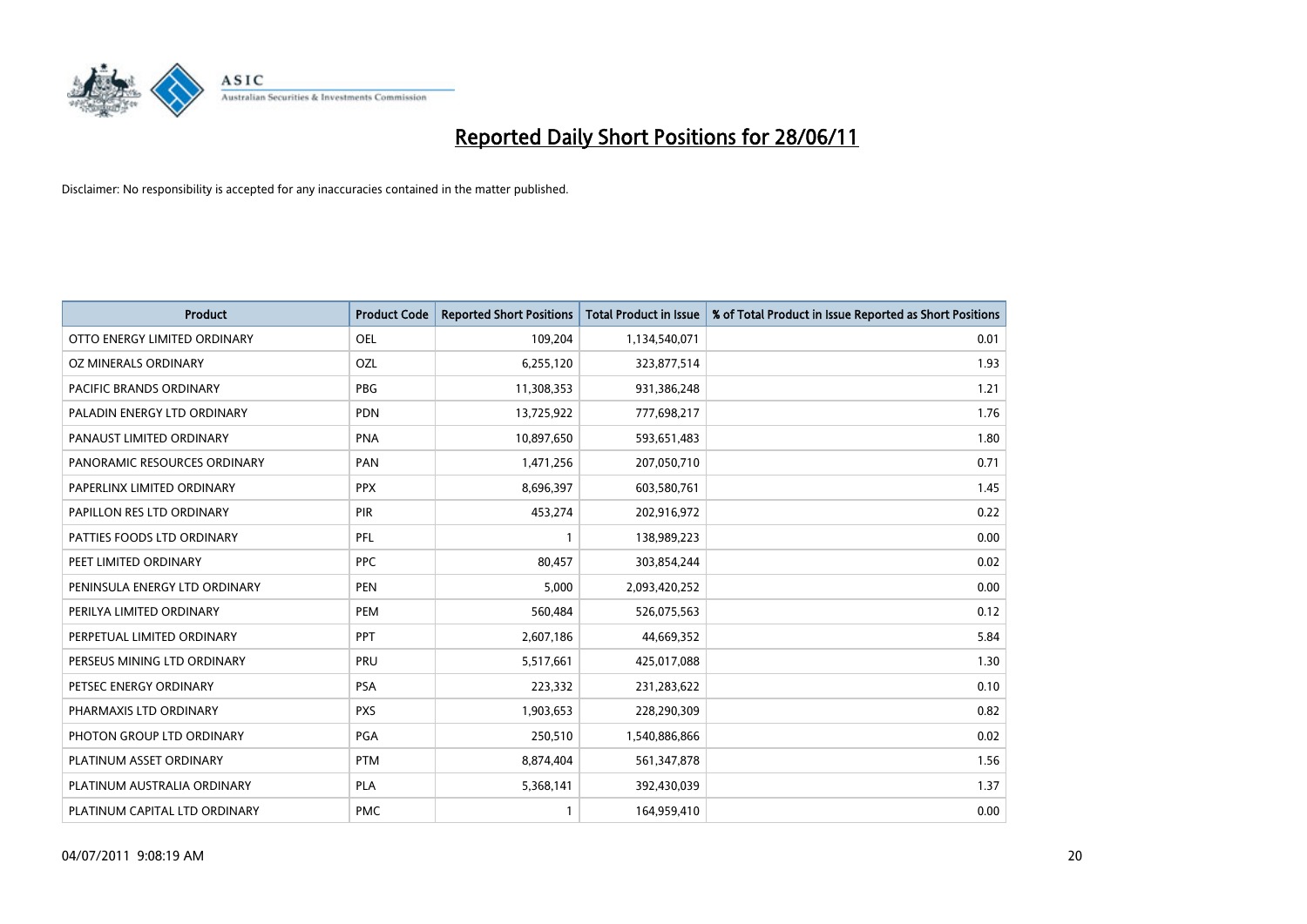

| <b>Product</b>                       | <b>Product Code</b> | <b>Reported Short Positions</b> | <b>Total Product in Issue</b> | % of Total Product in Issue Reported as Short Positions |
|--------------------------------------|---------------------|---------------------------------|-------------------------------|---------------------------------------------------------|
| PLUTON RESOURCES ORDINARY            | PLV                 | 199,063                         | 187,026,448                   | 0.10                                                    |
| PMP LIMITED ORDINARY                 | <b>PMP</b>          | 67,303                          | 330,019,067                   | 0.01                                                    |
| PORT BOUVARD LIMITED ORDINARY        | <b>PBD</b>          | 6,754                           | 593,868,295                   | 0.00                                                    |
| PRANA BIOTECHNOLOGY ORDINARY         | PBT                 | 683,750                         | 269,292,203                   | 0.25                                                    |
| PREMIER INVESTMENTS ORDINARY         | <b>PMV</b>          | 655,765                         | 155,062,831                   | 0.42                                                    |
| PRIMA BIOMED LTD ORDINARY            | <b>PRR</b>          | 38,172                          | 903,976,091                   | 0.00                                                    |
| PRIMARY HEALTH CARE ORDINARY         | <b>PRY</b>          | 10,080,371                      | 497,409,803                   | 2.02                                                    |
| PRIME MEDIA GRP LTD ORDINARY         | <b>PRT</b>          | $\overline{2}$                  | 366,330,303                   | 0.00                                                    |
| PROGEN PHARMACEUTIC ORDINARY         | PGL                 | 151,596                         | 24,709,097                    | 0.61                                                    |
| PROGRAMMED ORDINARY                  | <b>PRG</b>          | 367,456                         | 118,169,908                   | 0.29                                                    |
| PSIVIDA CORP CDI 1:1                 | <b>PVA</b>          | 6,878                           | 8,891,730                     | 0.08                                                    |
| <b>QANTAS AIRWAYS ORDINARY</b>       | QAN                 | 31,849,289                      | 2,265,123,620                 | 1.40                                                    |
| OBE INSURANCE GROUP ORDINARY         | <b>OBE</b>          | 19,615,285                      | 1,092,654,587                 | 1.74                                                    |
| OR NATIONAL LIMITED ORDINARY         | <b>ORN</b>          | 21,196,746                      | 2,440,000,000                 | 0.85                                                    |
| <b>QUBE LOGISTICS ORDINARY UNITS</b> | <b>QUB</b>          | 19,685,570                      | 610,839,329                   | 3.22                                                    |
| RAMELIUS RESOURCES ORDINARY          | <b>RMS</b>          | 1,176,202                       | 291,767,215                   | 0.39                                                    |
| RAMSAY HEALTH CARE ORDINARY          | <b>RHC</b>          | 1,601,534                       | 202,081,252                   | 0.79                                                    |
| <b>RCR TOMLINSON ORDINARY</b>        | <b>RCR</b>          | 68,072                          | 131,985,172                   | 0.05                                                    |
| <b>REA GROUP ORDINARY</b>            | <b>REA</b>          | 93,697                          | 130,401,680                   | 0.06                                                    |
| RECKON LIMITED ORDINARY              | <b>RKN</b>          | 16,917                          | 133,384,060                   | 0.02                                                    |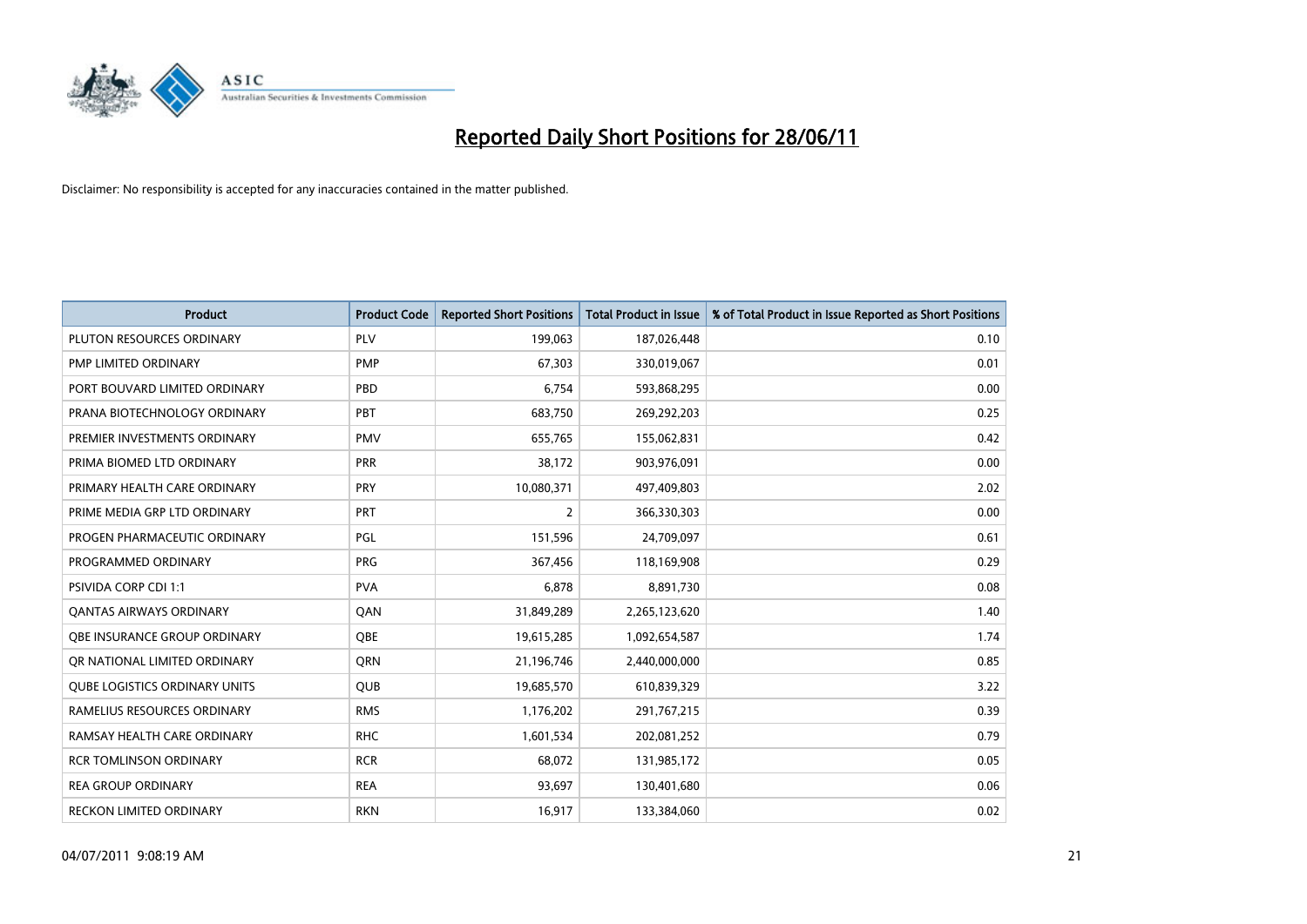

| <b>Product</b>                      | <b>Product Code</b> | <b>Reported Short Positions</b> | <b>Total Product in Issue</b> | % of Total Product in Issue Reported as Short Positions |
|-------------------------------------|---------------------|---------------------------------|-------------------------------|---------------------------------------------------------|
| <b>RED FORK ENERGY ORDINARY</b>     | <b>RFE</b>          | 18,726                          | 269,769,853                   | 0.00                                                    |
| REDBANK ENERGY LTD ORDINARY         | AEJ                 | 13                              | 786,287                       | 0.00                                                    |
| REDFLEX HOLDINGS ORDINARY           | <b>RDF</b>          | 10                              | 110,345,599                   | 0.00                                                    |
| REED RESOURCES LTD ORDINARY         | <b>RDR</b>          | 508,209                         | 262,237,201                   | 0.19                                                    |
| <b>REGIS RESOURCES ORDINARY</b>     | <b>RRL</b>          | 3,264,192                       | 431,333,086                   | 0.74                                                    |
| RESMED INC CDI 10:1                 | <b>RMD</b>          | 13,108,353                      | 1,545,678,330                 | 0.83                                                    |
| <b>RESOLUTE MINING ORDINARY</b>     | <b>RSG</b>          | 8,796,500                       | 467,618,520                   | 1.88                                                    |
| RESOURCE AND INVEST. ORDINARY       | <b>RNI</b>          | 9,369                           | 124,784,308                   | 0.01                                                    |
| <b>RESOURCE GENERATION ORDINARY</b> | <b>RES</b>          | 328,635                         | 262,895,652                   | 0.13                                                    |
| REVERSE CORP LIMITED ORDINARY       | <b>REF</b>          | 25,141                          | 92,382,175                    | 0.03                                                    |
| REX MINERALS LIMITED ORDINARY       | <b>RXM</b>          | 796,321                         | 153,635,519                   | 0.52                                                    |
| <b>RHG LIMITED ORDINARY</b>         | <b>RHG</b>          | 447,156                         | 318,745,978                   | 0.13                                                    |
| RIALTO ENERGY ORDINARY              | <b>RIA</b>          | 466,373                         | 360,006,264                   | 0.13                                                    |
| <b>RIDLEY CORPORATION ORDINARY</b>  | <b>RIC</b>          | 827,716                         | 307,817,071                   | 0.27                                                    |
| RIO TINTO LIMITED ORDINARY          | <b>RIO</b>          | 16,814,591                      | 435,758,720                   | 3.85                                                    |
| RIVERCITY MOTORWAY STAPLED          | <b>RCY</b>          | 132,000                         | 957,010,115                   | 0.01                                                    |
| RIVERSDALE MINING ORDINARY          | <b>RIV</b>          | 10,200                          | 244,431,186                   | 0.00                                                    |
| ROBUST RESOURCES ORDINARY           | <b>ROL</b>          | 1,160,868                       | 84,944,097                    | 1.37                                                    |
| ROC OIL COMPANY ORDINARY            | <b>ROC</b>          | 1,735,817                       | 713,254,560                   | 0.23                                                    |
| ROYAL WOLF HOLDINGS ORDINARY        | <b>RWH</b>          | 159,997                         | 100,387,052                   | 0.16                                                    |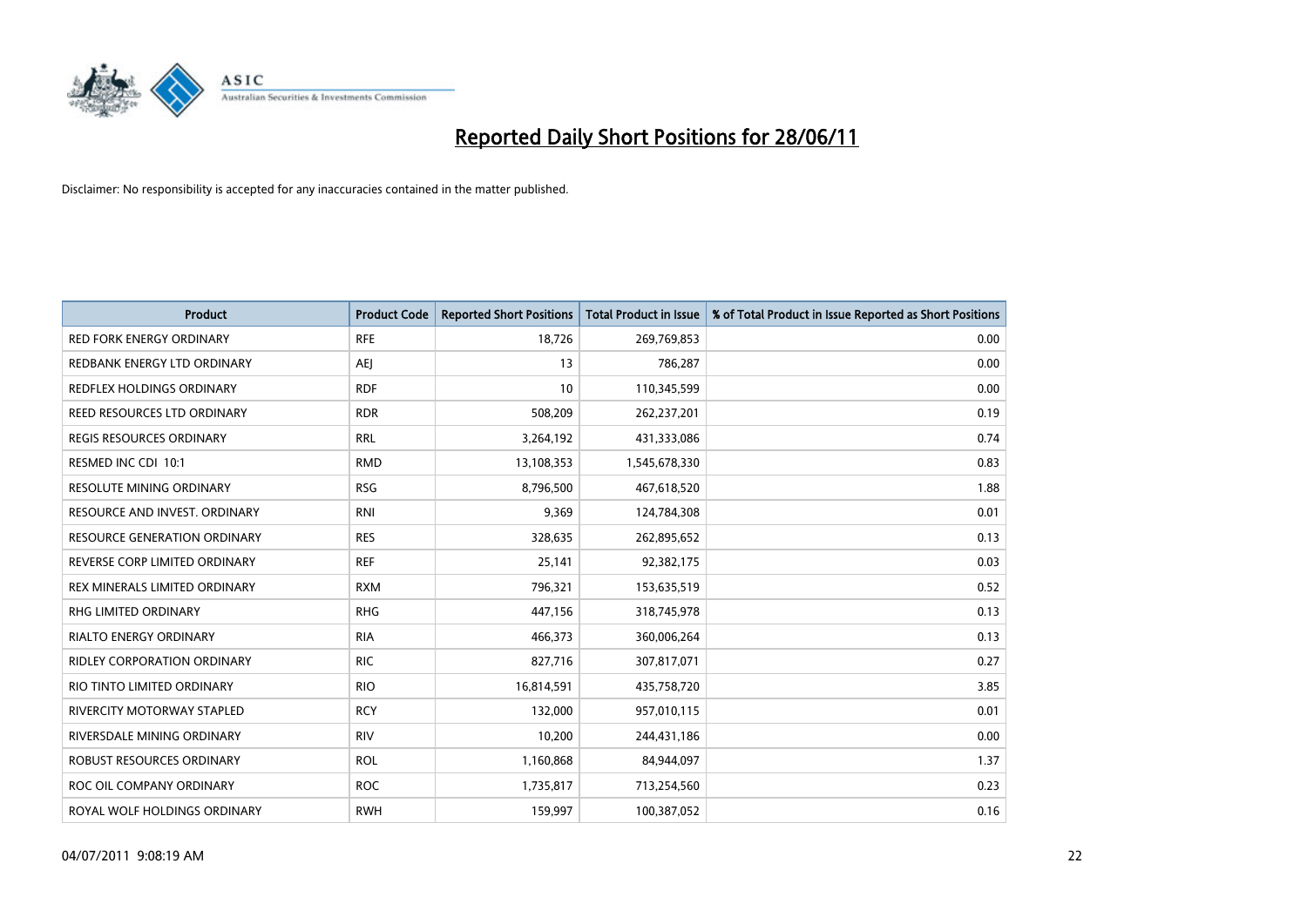

| <b>Product</b>                           | <b>Product Code</b> | <b>Reported Short Positions</b> | <b>Total Product in Issue</b> | % of Total Product in Issue Reported as Short Positions |
|------------------------------------------|---------------------|---------------------------------|-------------------------------|---------------------------------------------------------|
| SAI GLOBAL LIMITED ORDINARY              | SAI                 | 196,461                         | 199,552,155                   | 0.11                                                    |
| SALMAT LIMITED ORDINARY                  | <b>SLM</b>          | 468,305                         | 159,780,299                   | 0.30                                                    |
| SAMSON OIL & GAS LTD ORDINARY            | SSN                 | 2,164,020                       | 1,727,586,909                 | 0.13                                                    |
| SANDFIRE RESOURCES ORDINARY              | <b>SFR</b>          | 1,687,808                       | 149,384,969                   | 1.11                                                    |
| <b>SANTOS LTD ORDINARY</b>               | <b>STO</b>          | 5,972,869                       | 877,955,815                   | 0.68                                                    |
| SARACEN MINERAL ORDINARY                 | <b>SAR</b>          | 337,496                         | 492,251,415                   | 0.06                                                    |
| SEDGMAN LIMITED ORDINARY                 | <b>SDM</b>          | 470,494                         | 209,752,689                   | 0.22                                                    |
| SEEK LIMITED ORDINARY                    | <b>SEK</b>          | 11,670,639                      | 336,584,488                   | 3.48                                                    |
| SELECT HARVESTS ORDINARY                 | <b>SHV</b>          | 236,493                         | 56,226,960                    | 0.42                                                    |
| SENETAS CORPORATION ORDINARY             | <b>SEN</b>          | 756,999                         | 463,105,195                   | 0.16                                                    |
| SENEX ENERGY LIMITED ORDINARY            | <b>SXY</b>          | 151,258                         | 756,747,445                   | 0.02                                                    |
| SERVCORP LIMITED ORDINARY                | SRV                 | 144,977                         | 98,440,807                    | 0.14                                                    |
| SERVICE STREAM ORDINARY                  | SSM                 | 439,728                         | 283,418,867                   | 0.15                                                    |
| SEVEN GROUP HOLDINGS ORDINARY            | <b>SVW</b>          | 1,525,184                       | 306,410,281                   | 0.47                                                    |
| SEVEN WEST MEDIA LTD ORDINARY            | <b>SWM</b>          | 4,402,342                       | 610,327,899                   | 0.72                                                    |
| SIGMA PHARMACEUTICAL ORDINARY            | <b>SIP</b>          | 16,031,777                      | 1,178,626,572                 | 1.35                                                    |
| SILEX SYSTEMS ORDINARY                   | <b>SLX</b>          | 281,980                         | 170,133,997                   | 0.16                                                    |
| SILVER LAKE RESOURCE ORDINARY            | <b>SLR</b>          | 106,026                         | 178,882,838                   | 0.05                                                    |
| SIMS METAL MGMT LTD ORDINARY             | SGM                 | 3,566,493                       | 205,393,914                   | 1.73                                                    |
| SINGAPORE TELECOMM. CHESS DEPOSITARY INT | SGT                 | 4,285,088                       | 212,756,917                   | 1.99                                                    |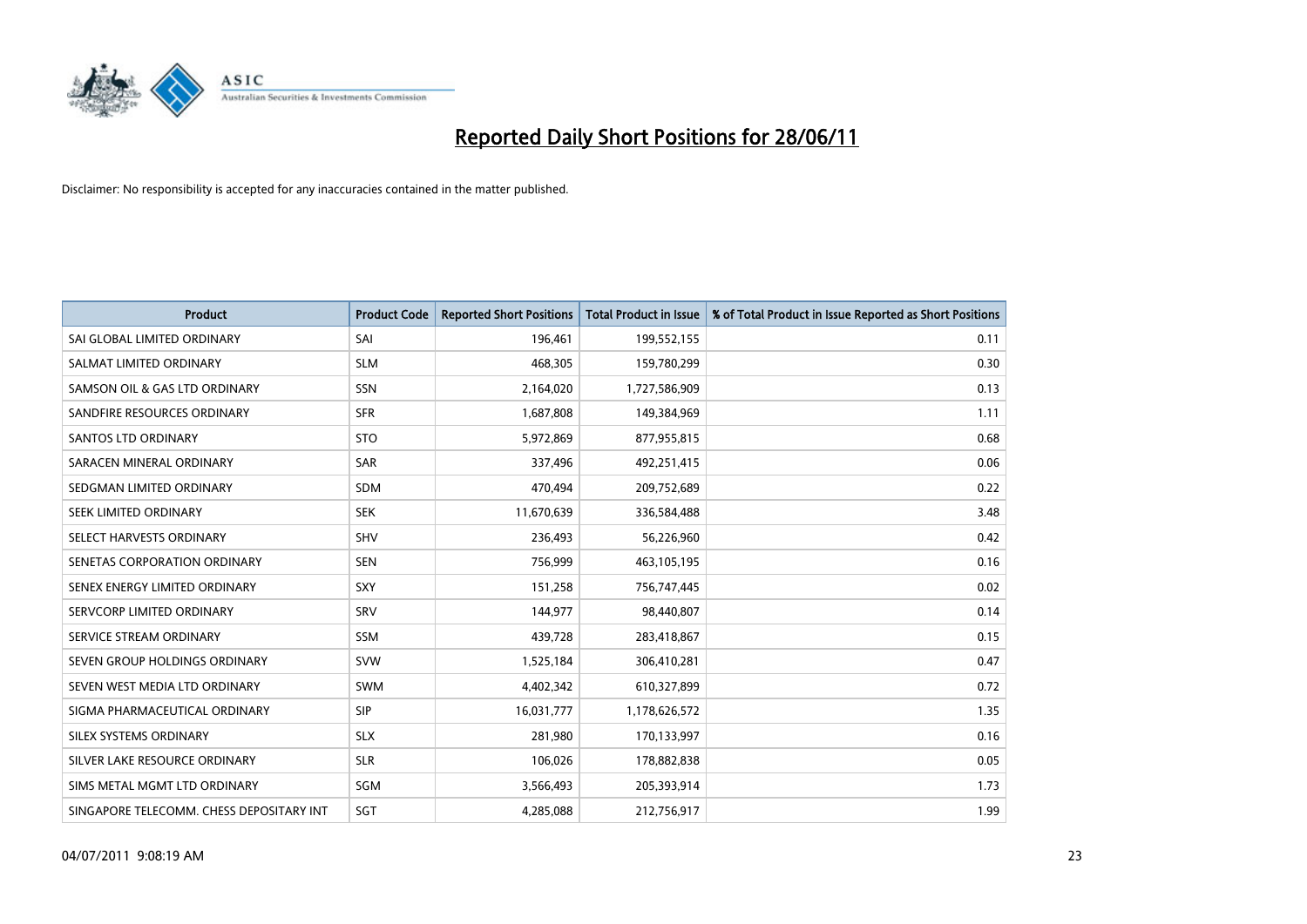

| <b>Product</b>                           | <b>Product Code</b> | <b>Reported Short Positions</b> | <b>Total Product in Issue</b> | % of Total Product in Issue Reported as Short Positions |
|------------------------------------------|---------------------|---------------------------------|-------------------------------|---------------------------------------------------------|
| SIRIUS RESOURCES NL ORDINARY             | <b>SIR</b>          | 82,500                          | 137,134,586                   | 0.06                                                    |
| SKILLED GROUP LTD ORDINARY               | <b>SKE</b>          | 59,394                          | 233,089,776                   | 0.02                                                    |
| SKY CITY ENTERTAIN, ORDINARY             | <b>SKC</b>          | 410,857                         | 576,958,340                   | 0.07                                                    |
| <b>SKY NETWORK ORDINARY</b>              | <b>SKT</b>          | 4,000                           | 389,139,785                   | 0.00                                                    |
| SMS MANAGEMENT, ORDINARY                 | <b>SMX</b>          | 351,070                         | 67,765,118                    | 0.52                                                    |
| SONIC HEALTHCARE ORDINARY                | <b>SHL</b>          | 6,029,656                       | 388,429,875                   | 1.55                                                    |
| SOUL PATTINSON (W.H) ORDINARY            | SOL                 | 45,326                          | 238,640,580                   | 0.01                                                    |
| SOUTH BOULDER MINES ORDINARY             | <b>STB</b>          | 5,000                           | 86,115,688                    | 0.01                                                    |
| SP AUSNET STAPLED SECURITIES             | <b>SPN</b>          | 4,243,587                       | 2,795,115,439                 | 0.14                                                    |
| SPARK INFRASTRUCTURE STAPLED NOTE & UNIT | SKI                 | 15,085,964                      | 1,326,734,264                 | 1.12                                                    |
| SPDR 200 FUND ETF UNITS                  | <b>STW</b>          | 8                               | 51,839,159                    | 0.00                                                    |
| SPECIALTY FASHION ORDINARY               | <b>SFH</b>          | 662,576                         | 191,786,121                   | 0.34                                                    |
| SPOTLESS GROUP LTD ORDINARY              | <b>SPT</b>          | 2,402,367                       | 262,766,725                   | 0.90                                                    |
| ST BARBARA LIMITED ORDINARY              | <b>SBM</b>          | 5,576,716                       | 325,615,389                   | 1.71                                                    |
| STAGING CONNECTIONS ORDINARY             | <b>STG</b>          | 2,917,189                       | 78,317,726                    | 3.72                                                    |
| STANMORE COAL LTD ORDINARY               | <b>SMR</b>          | 75,392                          | 88,270,738                    | 0.08                                                    |
| STARPHARMA HOLDINGS ORDINARY             | SPL                 | 337,059                         | 247,743,578                   | 0.14                                                    |
| STH AMERICAN COR LTD ORDINARY            | SAY                 | 9,200                           | 245,846,493                   | 0.00                                                    |
| STH CRS ELECT ENGNR ORDINARY             | <b>SXE</b>          | 2,910                           | 160,736,826                   | 0.00                                                    |
| STHN CROSS MEDIA ORDINARY                | <b>SXL</b>          | 4,784,218                       | 705,712,186                   | 0.68                                                    |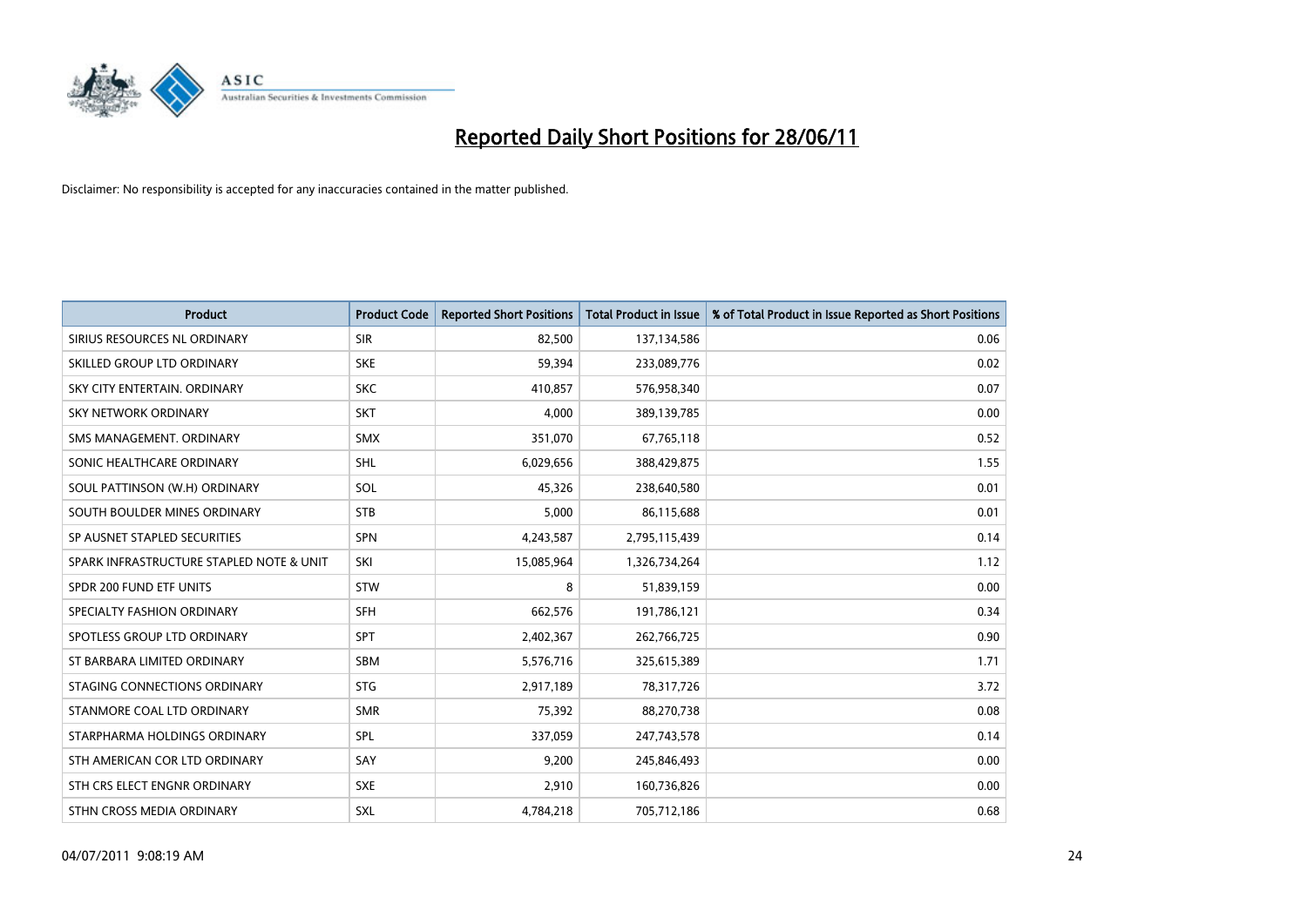

| <b>Product</b>                     | <b>Product Code</b> | <b>Reported Short Positions</b> | <b>Total Product in Issue</b> | % of Total Product in Issue Reported as Short Positions |
|------------------------------------|---------------------|---------------------------------|-------------------------------|---------------------------------------------------------|
| STOCKLAND UNITS/ORD STAPLED        | SGP                 | 9,393,943                       | 2,383,036,717                 | 0.38                                                    |
| STRAITS RES LTD. ORDINARY          | SRO                 | 7,823,555                       | 324,655,749                   | 2.40                                                    |
| <b>STW COMMUNICATIONS ORDINARY</b> | <b>SGN</b>          | 362,329                         | 364,310,964                   | 0.09                                                    |
| SUNCORP GROUP LTD ORDINARY         | <b>SUN</b>          | 9,451,946                       | 1,286,600,980                 | 0.70                                                    |
| SUNDANCE ENERGY ORDINARY           | <b>SEA</b>          | 129,693                         | 276,709,585                   | 0.05                                                    |
| SUNDANCE RESOURCES ORDINARY        | <b>SDL</b>          | 18,678,371                      | 2,870,927,169                 | 0.64                                                    |
| SUNLAND GROUP LTD ORDINARY         | <b>SDG</b>          | 98.928                          | 224,881,794                   | 0.05                                                    |
| SUPER RET REP LTD ORDINARY         | <b>SUL</b>          | 121,681                         | 130,018,739                   | 0.09                                                    |
| SWICK MINING ORDINARY              | <b>SWK</b>          | 150,473                         | 236,724,970                   | 0.06                                                    |
| SYMEX HOLDINGS ORDINARY            | <b>SYM</b>          | 6,633                           | 189,166,670                   | 0.00                                                    |
| TABCORP HOLDINGS LTD ORDINARY      | <b>TAH</b>          | 3,654,209                       | 688,019,737                   | 0.50                                                    |
| TALENT2 INTERNATION ORDINARY       | <b>TWO</b>          | 105,491                         | 144,488,621                   | 0.07                                                    |
| TALISMAN MINING ORDINARY           | <b>TLM</b>          | 29                              | 130,438,627                   | 0.00                                                    |
| TANAMI GOLD NL ORDINARY            | <b>TAM</b>          | 39,031                          | 260,997,677                   | 0.01                                                    |
| TAP OIL LIMITED ORDINARY           | <b>TAP</b>          | 494,109                         | 240,967,311                   | 0.20                                                    |
| TASSAL GROUP LIMITED ORDINARY      | <b>TGR</b>          | 66,416                          | 146,304,404                   | 0.03                                                    |
| <b>TATTS GROUP LTD ORDINARY</b>    | <b>TTS</b>          | 12,329,094                      | 1,318,683,208                 | 0.93                                                    |
| TECHNOLOGY ONE ORDINARY            | <b>TNE</b>          | 80,037                          | 303,119,455                   | 0.03                                                    |
| TELECOM CORPORATION ORDINARY       | <b>TEL</b>          | 31,126,914                      | 1,924,678,136                 | 1.62                                                    |
| TELSTRA CORPORATION, ORDINARY      | <b>TLS</b>          | 41,300,547                      | 12,443,074,357                | 0.33                                                    |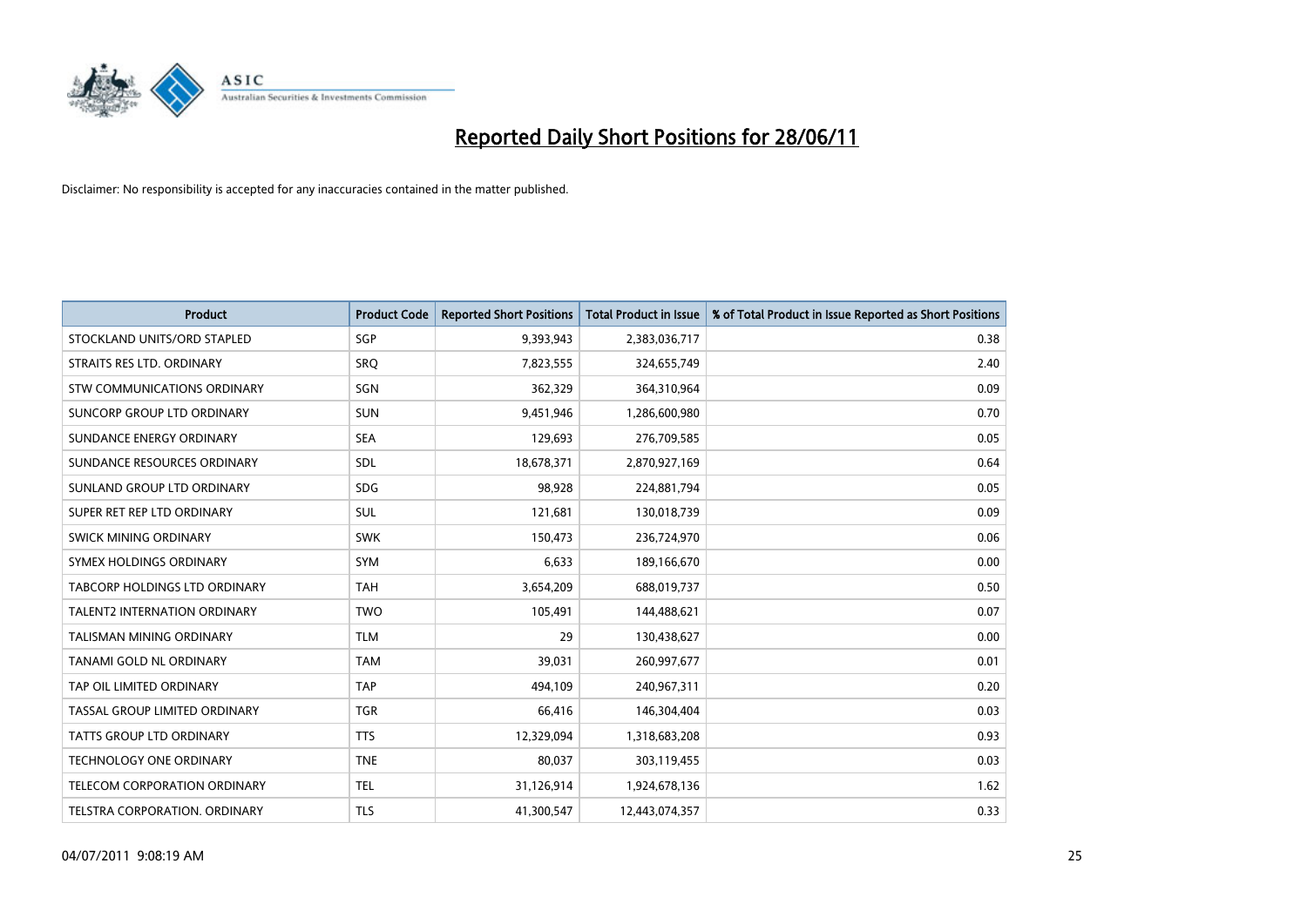

| <b>Product</b>                          | <b>Product Code</b> | <b>Reported Short Positions</b> | <b>Total Product in Issue</b> | % of Total Product in Issue Reported as Short Positions |
|-----------------------------------------|---------------------|---------------------------------|-------------------------------|---------------------------------------------------------|
| TEN NETWORK HOLDINGS ORDINARY           | <b>TEN</b>          | 36,611,109                      | 1,045,236,720                 | 3.50                                                    |
| TERANGA GOLD CORP CDI 1:1               | <b>TGZ</b>          | 521,128                         | 152,308,821                   | 0.33                                                    |
| TFS CORPORATION LTD ORDINARY            | <b>TFC</b>          | 65,978                          | 276,453,042                   | 0.02                                                    |
| THE REJECT SHOP ORDINARY                | <b>TRS</b>          | 794,532                         | 26,033,570                    | 3.05                                                    |
| THINKSMART LIMITED ORDINARY             | <b>TSM</b>          | 3,000                           | 129,879,390                   | 0.00                                                    |
| THOR MINING PLC CHESS DEPOSITARY 1:1    | <b>THR</b>          | 2,307                           | 222,489,120                   | 0.00                                                    |
| THORN GROUP LIMITED ORDINARY            | <b>TGA</b>          | 117,363                         | 129,858,924                   | 0.09                                                    |
| TIGER RESOURCES ORDINARY                | <b>TGS</b>          | 128,896                         | 669,035,549                   | 0.02                                                    |
| TIMBERCORP LIMITED ORDINARY             | <b>TIM</b>          | 90,074                          | 352,071,429                   | 0.02                                                    |
| <b>TISHMAN SPEYER UNITS</b>             | <b>TSO</b>          | 49,427                          | 338,440,904                   | 0.01                                                    |
| TNG LIMITED ORDINARY                    | <b>TNG</b>          | 4,321                           | 284,803,062                   | 0.00                                                    |
| TOLL HOLDINGS LTD ORDINARY              | <b>TOL</b>          | 24,115,290                      | 710,128,531                   | 3.38                                                    |
| TORO ENERGY LIMITED ORDINARY            | <b>TOE</b>          | 35,404                          | 964,936,676                   | 0.00                                                    |
| <b>TOWER LIMITED ORDINARY</b>           | <b>TWR</b>          | 689,519                         | 263,603,448                   | 0.26                                                    |
| TOX FREE SOLUTIONS ORDINARY             | <b>TOX</b>          | 34,399                          | 92,670,478                    | 0.03                                                    |
| TPG TELECOM LIMITED ORDINARY            | <b>TPM</b>          | 4,073,165                       | 783,481,644                   | 0.51                                                    |
| TRANSFIELD SERV INFR STAPLED SECURITIES | <b>TSI</b>          | 6,149,574                       | 438,756,421                   | 1.40                                                    |
| TRANSFIELD SERVICES ORDINARY            | <b>TSE</b>          | 7,235,085                       | 549,715,957                   | 1.30                                                    |
| TRANSPACIFIC INDUST, ORDINARY           | <b>TPI</b>          | 10,818,171                      | 960,638,735                   | 1.10                                                    |
| TRANSURBAN GROUP TRIPLE STAPLED SEC.    | <b>TCL</b>          | 3,515,679                       | 1,443,543,731                 | 0.23                                                    |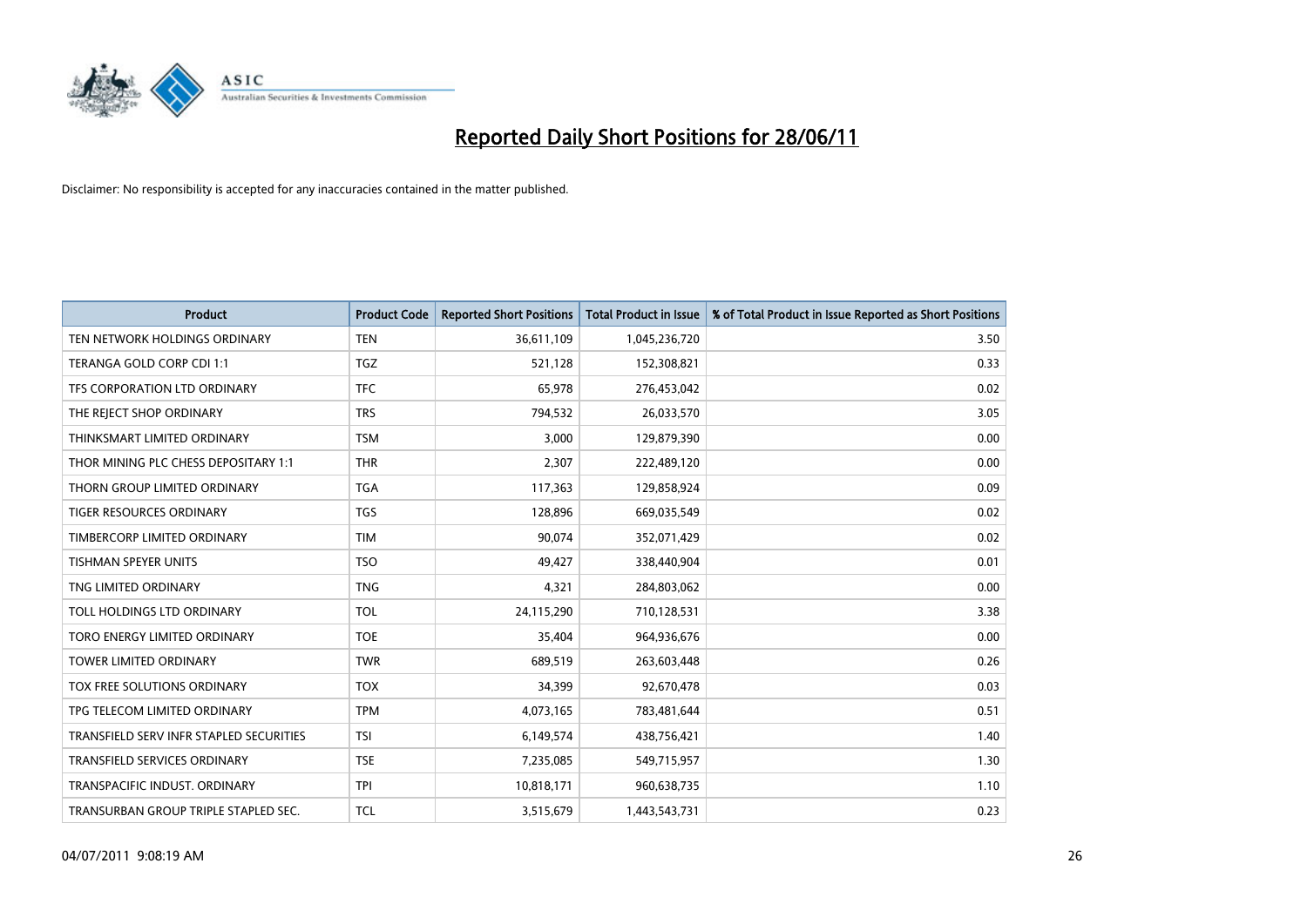

| <b>Product</b>                            | <b>Product Code</b> | <b>Reported Short Positions</b> | <b>Total Product in Issue</b> | % of Total Product in Issue Reported as Short Positions |
|-------------------------------------------|---------------------|---------------------------------|-------------------------------|---------------------------------------------------------|
| TREASURY WINE ESTATE ORDINARY             | <b>TWE</b>          | 18,723,614                      | 647,227,144                   | 2.89                                                    |
| TRIAUSMIN LIMITED ORDINARY                | <b>TRO</b>          | 50,798                          | 158,995,945                   | 0.03                                                    |
| TRINITY GROUP STAPLED SECURITIES          | <b>TCO</b>          | 3,419                           | 203,405,927                   | 0.00                                                    |
| TROY RESOURCES NL ORDINARY                | <b>TRY</b>          | 17,752                          | 87,970,323                    | 0.01                                                    |
| <b>UGL LIMITED ORDINARY</b>               | UGL                 | 5,309,853                       | 166,047,171                   | 3.19                                                    |
| UNILIFE CORPORATION CDI 6:1               | <b>UNS</b>          | 649,397                         | 272,900,039                   | 0.23                                                    |
| UXC LIMITED ORDINARY                      | <b>UXC</b>          | 26,308                          | 305,789,718                   | 0.01                                                    |
| VALAD PROPERTY GROUP STAPLED US PROHIBIT. | <b>VPG</b>          | 3,017,542                       | 115,108,116                   | 2.63                                                    |
| <b>VDM GROUP LIMITED ORDINARY</b>         | <b>VMG</b>          | 11,116                          | 193,127,749                   | 0.01                                                    |
| <b>VENTURE MINERALS ORDINARY</b>          | <b>VMS</b>          | 323,970                         | 221,093,592                   | 0.14                                                    |
| VIRGIN BLUE HOLDINGS ORDINARY             | <b>VBA</b>          | 33,385,553                      | 2,210,197,600                 | 1.49                                                    |
| <b>VISION GROUP HLDGS ORDINARY</b>        | <b>VGH</b>          | 78,000                          | 74,197,532                    | 0.11                                                    |
| <b>VITA GROUP LTD ORDINARY</b>            | <b>VTG</b>          | 75,190                          | 142,499,800                   | 0.05                                                    |
| VITAL METALS LIMITED ORDINARY             | <b>VML</b>          | 265,000                         | 228,401,027                   | 0.12                                                    |
| VITERRA INC CDI 1:1                       | <b>VTA</b>          | 3,828                           | 68,629,939                    | 0.01                                                    |
| WAH NAM INT HLDG LTD ORDINARY             | <b>WNI</b>          | 2,604,660                       | 5,355,416,325                 | 0.05                                                    |
| WATPAC LIMITED ORDINARY                   | <b>WTP</b>          | 84,748                          | 183,341,382                   | 0.03                                                    |
| <b>WDS LIMITED ORDINARY</b>               | <b>WDS</b>          | 701                             | 144,055,662                   | 0.00                                                    |
| WEBJET LIMITED ORDINARY                   | <b>WEB</b>          | 397,305                         | 76,227,880                    | 0.52                                                    |
| <b>WESFARMERS LIMITED ORDINARY</b>        | <b>WES</b>          | 21,604,727                      | 1,005,426,682                 | 2.12                                                    |